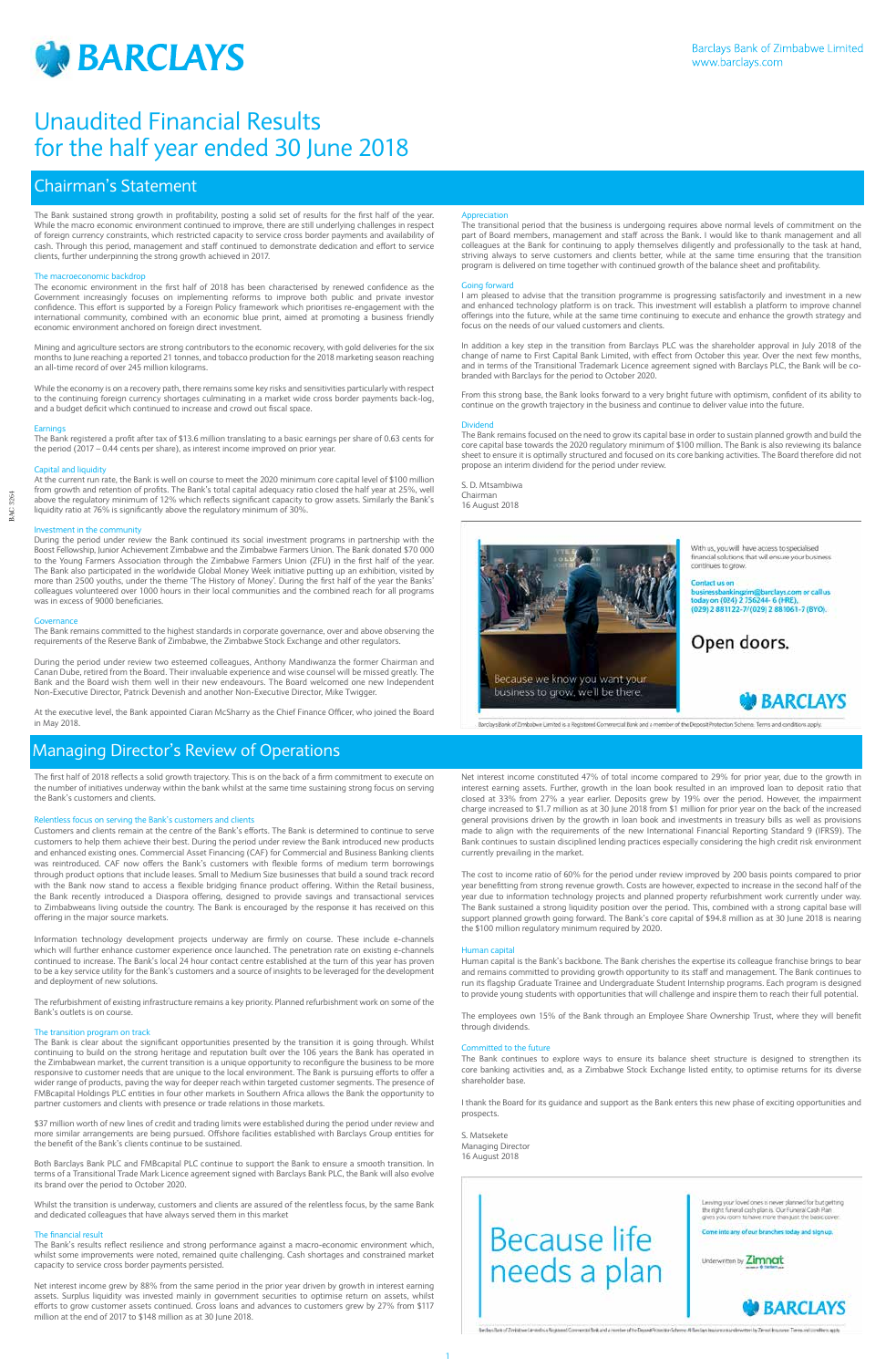

## Corporate Governance Statement

The Board of Directors of Barclays Bank of Zimbabwe Limited ("the Board/ Barclays") is committed to and recognises the importance of strong governance practices. The board understands that a comprehensive corporate governance framework is vital in supporting executive management in its execution of strategy and in driving long term sustainable performance. In order to achieve good governance, the Board subscribes to principles of international best practice in corporate governance as guided by, among others, the Banking Act, the Corporate Governance Guideline, the National Code on Corporate Governance and the King IV report on Corporate Governance. The Board continuously reviews its internal governance standards and practices, to ensure that it modifies and aligns them with local and international corporate governance requirements as appropriate.

As part of its continuing efforts to achieve good governance, the Board promotes the observance of the highest standards of corporate governance in Barclays Bank and ensures that this is supported by the right culture, values and behaviours from the top down.

Barclays Bank is committed to the principles of fairness, accountability, responsibility and transparency. To this end the Board is accountable to its shareholders and all its stakeholders including the Bank's employees, customers, suppliers, regulatory authorities and the community from which it operates through transparent and accurate disclosures.

## **Board responsibilitie**

The Board is responsible for setting the strategic direction of the Bank as well as determining the way in which specific governance matters are approached and addressed, approving policies and plans that give effect to the strategy, overseeing and monitoring the implementation of strategy by management and ensuring accountability through among other means adequate reporting and disclosures. The Board is guided by the Board Charter in the execution of its mandate.

## Board Chairman and non-executive directors

The Board of directors is led by an independent non-executive Chairman, whose primary duties include providing leadership of the Board and managing the business of the Board through setting its agenda, taking full account of issues and concerns of the Board, establishing and developing an effective working relationship with the Executive directors, driving improvements in the performance of the Board and its committees, assisting in the identification and recruitment of talent to the Board, managing performance appraisals for directors including oversight for the annual Board effectiveness review and proactively managing regulatory relationships in conjunction with management. In addition, the non-executive directors proactively engage with the Bank's management to challenge and improve strategy implementation, counsel and support management and to ensure the implementation of controls, processes and policies which enable risk to be effectively assessed and managed. The Chairman works together with the non-executive directors to ensure that there are effective checks and balances between executive management and the Board. The majority of the Board members are independent non-executive directors which provide the necessary independence for the effective discharge of the Board's duties and compliance with regulatory requirements.

## Executive directors

The executive management team is led by the Managing Director. Management's role is to act as trustees of the shareholder's capital. Their main responsibilities include reporting to the Board on implementation of strategy, effectiveness of risk management and control systems, business and financial performance, preparation of financial statements and on an ongoing basis, keeping the Board fully informed of any material developments affecting the business.

## Directors' remuneration

The Board Remuneration Committee sets the remuneration policy and approves the remuneration of the executive directors and other senior executives as well as that of the non-executive directors. The remuneration package of executive directors includes a basic salary and a performance bonus which is paid based on the performance of the company as well as that of the individual. The Bank also has in place a share option scheme, meant to be a long term retention incentive for employees.

## **Board diver**

The Barclays Board recognises the importance of diversity and inclusion in its decision making processes. The board is made up of six independent non-executive directors, three non-executive directors and two executive directors. Three members of the board (30%) are female. The Board members have an array of experience in commercial and retail banking, accounting, legal, corporate finance, marketing, business administration, economics, human resources management and executive management.

## Access to information

Openness and transparency are key enablers for the Board to discharge its mandate fully and effectively. The non-executive directors have unrestricted access to all relevant records and information of the Bank as well as to management. Further, the board is empowered to seek any professional advice or opinion it may require to allow for the proper discharge of its duties. As one of its key deliverables, management is mandated to keep the Board informed on an ongoing basis, of material developments in and affecting the Bank.

## Share Dealings / Insider trading

The directors, management and staff of Barclays Bank of Zimbabwe Limited are prohibited from dealing in the company's shares whether directly or indirectly, during the closed periods which are the periods that are a month before the end of the interim or full year reporting period until the time of the publication of the interim or full year results. Further, directors, management and staff are prohibited from dealing in the company's shares whenever the company is going through certain corporate actions or when they are in possession of non-public information that has the potential of impacting the share price of the company.

## unication with stakeholders

The committee is wholly comprised of independent non-executive directors. The members of the Committee as at 30 June 2018 were

Barclays Bank of Zimbabwe Limited communicates with its stakeholders through various platforms including the Annual General Meeting, analyst briefings, town halls, press announcements of interim and full year financial results, notices to shareholders and stakeholders and annual reporting to shareholders and stakeholders. The Board and management of Barclays Bank of Zimbabwe Limited also actively engage regulatory authorities including the Reserve Bank of Zimbabwe, the Zimbabwe Stock Exchange and the Deposit Protection Corporation.

## Internal Audit

The Human Resources and Nominations Committee assists the Board in the review of critical personnel issues as well as acting as a Remuneration and Terminal Benefits Committee. The Committee reviews and approves overall recommendations on employee remuneration as well as approving managerial appointments. The Committee ensures that the remuneration of directors is in line with the nature and size of the operations of the Bank as well as the Bank's performance. In addition, the Committee also considers nominations to the Board and succession planning for the Board. The Committee comprises four non-executive directors and one executive director. The members of the Committee as at 30 June 2018 were:

Barclays Internal Audit is an independent control function which supports the business by assessing how effectively risks are being controlled and managed. It works closely with the business helping drive improvements in risk management. This is done through reviewing how the business undertakes its processes as well as reviewing systems used by the business. The internal audit function reports its findings to management and guides them in making positive changes to business processes, systems and the control environment. The Internal Audit function also monitors progress to ensure management effectively remediates any internal control weaknesses identified as quickly as possible. The Barclays Bank of Zimbabwe Limited Head of Internal Audit reports directly to the Chairman of the Board Audit Committee and administratively to the Managing Director.

## **Board activitie**

The Board Risk Committee is charged with the responsibility to oversee the Bank's overall enterprise risk environment under three broad areas of Operational Risk, Credit Risk Management and Market Risk. These are controlled and managed independently from risk taking functions and other committees of the Bank. The committee is responsible for the policies and procedures designed to monitor, evaluate and respond to risk trends and risk levels across the Bank ensuring that they are kept within acceptable levels. As at 30 June 2018 members of the committee were:

### Declaration of interest

The Board of Barclays Bank of Zimbabwe Limited believes in the observance of ethical business values from the top to the bottom. To this end, the Board has in place a policy that manages conflict of interest including situational and transactional conflict. Directors disclose their interests on joining the Board and at every meeting of the directors they disclose any additional interests and confirm or update their declarations of interest accordingly.

## Ethics

In our endeavour to instil a culture of sound business ethics, all employees and directors are requested to attest to an Anti- Bribery and Corruption declaration which essentially seeks to ensure that our directors, management and staff observe the highest standards of integrity in all their dealings and at all times. The bank has a zero tolerance policy to bribery and corruption. In addition, the business has a whistle-blowing facility managed by Deloitte through which employees can raise any concerns they may have anonymously.

## Director induction and development

Board conformance and performance is enhanced through continuous learning. As part of its learning program, the Board has in place a comprehensive induction plan for on-boarding new directors. During the first half of the year 2018, two Board members Messrs P. Devenish and M. Twigger joined the Board and went through the induction programme. Further, as part of continuing director development, Board members will attend director training programs scheduled for the last half of the year.

The Board of Directors held three board meetings in the first half of the year 2018 being two quarterly meetings one of which incorporated a strategy review meeting and a board evaluation review meeting. Each board Committee held at least two quarterly meetings. The areas of focus included the setting of strategic direction, the review of strategy and business operations, credit sanctioning as per approved limits, review of internal controls and financial reports, review of the quality of the loan book, review and oversight of the Bank's risk management processes and oversight on the recruitment, remuneration and performance reviews of senior management. A table detailing director's attendance of meetings during the first half of 2018 is shown in the last part of this report below.

## Board and director evaluation

The Board conducts an annual evaluation process which assesses the performance and effectiveness of individual directors, the Board Chairman, Committees and overall performance of the Board. This process is facilitated by an external party to allow for objectivity. The evaluation process involves directors completing evaluation questionnaires and having one on one meetings with the facilitator. The results of the evaluation are collated, a report is produced and feedback provided to the Board. The Board also submits the evaluation report to the Reserve Bank of Zimbabwe. The Board conducted its evaluation for the year ended 2017 and a report was submitted to the RBZ. Overall, board performance was rated as strong by the directors.

## **Board committees**

The Board has delegated some of its duties and responsibilities to sub-committees to ensure the efficient discharge of the Board's mandate. The ultimate responsibility of running the Bank however still remains with the Board. The subcommittees of the Board are regulated by terms of reference which are reviewed every year or as and when necessary. The Committees meet at least once every quarter and are all chaired by Independent non-executive directors as detailed below.

## Audit Committee

The primary functions of the Committee are to oversee the financial management discipline of the Bank, review the Bank's accounting policies, the contents of the financial reports, disclosure controls and procedures, management's approach to internal controls, the adequacy and scope of the external and internal audit functions, compliance with regulatory and financial reporting requirements, oversee the relationship with the Bank's external auditors, as well as providing assurance to the Board that management's control assurance processes are being implemented and are complete and effective. At each meeting, the Committee reviews reported and noted weaknesses in controls and any deficiencies in systems and the remediation plans to address them. The Committee also monitors the ethical conduct of the Bank, its executives and senior officers and advises the Board as to whether or not the Bank is complying with the aims and objectives for which it has been established. During the period under review, there were no material losses as a result of internal control breakdowns.

B. Moyo (Chairman) E. Fundira

T. Moyo

## Board Credit Committee

The Board Credit Committee is tasked with the overall review of the Bank's lending policies. At each meeting, the Committee deliberates and considers loan applications beyond the discretionary limits of management. It ensures that there are effective procedures and resources to identify and manage irregular or problem credit facilities, minimize credit loss and maximize recoveries. It also directs, monitors, reviews and considers all issues that may materially impact on the present and future quality of the Bank's credit risk management. The Committee comprises one executive member and three non-executive directors. The members of the Committee as at 30 June 2018 were:-

| E. Fundira (Chairperson) |
|--------------------------|
| H. Anadkat               |
| S. Moyo                  |
| S. Matsekete             |

## Loans Review Committee

This Committee has the overall responsibility for the complete review of the quality of the Bank's loan portfolio to ensure that the lending function conforms to sound lending policies and keeps the Board and management adequately informed on noted risks. It assists the Board with discharging its responsibility to review the quality of the Bank's loan portfolio. At every meeting, it reviews the quality of the loan portfolio with a view to ensuring compliance with the banking laws and regulations and all other applicable laws as well as internal policies. The members of the Committee as at 30 June 2018 were:-

T. Moyo (Chairperson) P. Devenish

M. Twigger

## Human Resources and Nominations Committee

P. Devenish (Chairman)

S. D. Mtsambiwa S. N. Moyo

H. Anadkat

S. Matsekete

## Board Risk Committee

S. N. Moyo (Chairperson) B. Moyo D. Dikshit

## Board Migration Committee

The Board set up a special Board Committee to oversee the migration of the Bank`s processes, products and systems, from the Barclays PLC platforms to the new platforms that the bank will be using going forward, following the successful conclusion of the Barclays PLC divestiture. The Committee was made up of the following members as at 30 June 2018:-

B. Moyo (Chairperson) T. Moyo M. Twigger D. Dikshit S. Matsekete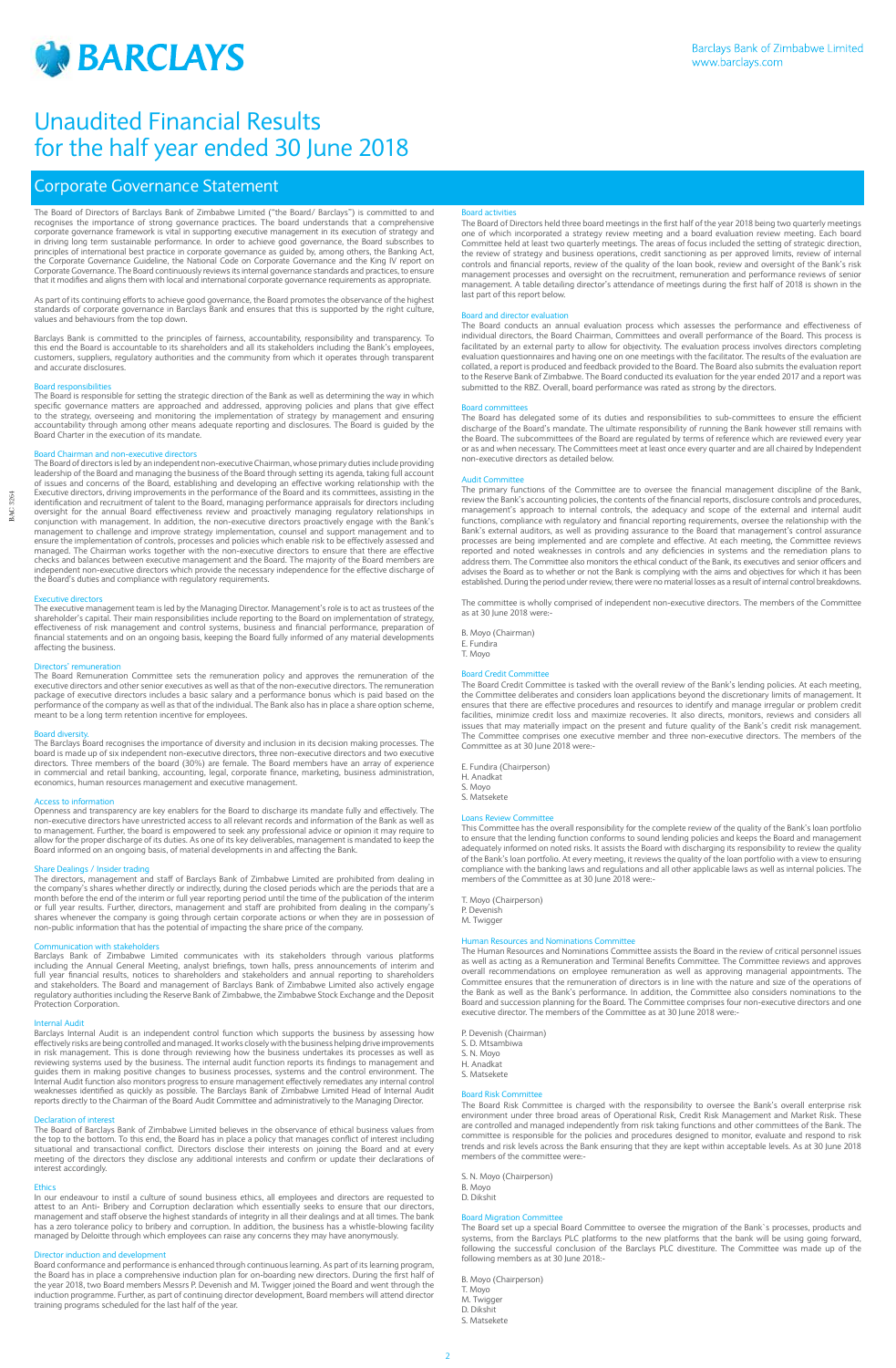

BAC 3264

BAC 3264

In addition to the Board Committees, management operates through a number of committees including the Executive Management Committee and the Assets and Liabilities Committee. The Committees' terms of reference are as below.

## Executive Committee (EXCO)

The Executive Committee is the operational management forum responsible for the delivery of the Bank's operational plans. The Executive Committee acts as a link between the Board and management and is responsible for implementation of operational plans, annual budgeting and periodic review of strategic plans, as well as identification and management of key risks. The Executive Committee also reviews and approves guidelines for employee remuneration. The Executive Committee assists the Managing Director to manage the Bank, to guide and control the overall direction of the business of the Bank and acts as a medium of communication and co-ordination between business units and the Board. The Committee comprises of executive directors and senior management.

## Assets and Liabilities Committee (ALCO)/Treasury Committee

The Treasury Committee is tasked with ensuring the achievement of sustainable and stable profits within a framework of acceptable financial risks and controls. The Treasury Committee ensures maximization of the value that can be generated from active management of the Bank's balance sheet and financial risk within agreed risk parameters. It manages the funding and investment of the Bank's balance sheet, liquidity and cash flow, as well as exposure of the Bank to interest rate, exchange rate, market and other related risks. It ensures that the Bank adopts the most appropriate strategy in terms of the mix of assets and liabilities given its expectation of the future and potential consequences of interest rate movements, liquidity constraints and foreign exchange exposure and capital adequacy. It also ensures that strategies conform to the Bank's risk appetite and level of exposure as determined by the Risk Management Committee. The Committee comprises executive directors and heads of functions key to the proper discharge of the Committee's responsibilities.

## Board and committees attendance first half of 2018

| <b>Main Board</b><br>Name                                 | <b>Total Meetings</b>                                 | Present                                  | $LOA***$                            |
|-----------------------------------------------------------|-------------------------------------------------------|------------------------------------------|-------------------------------------|
| A. S. Mandiwanza*<br>C. F. Dube*<br>E. Fundira<br>B. Movo | 3<br>3<br>3<br>3                                      | 3<br>3<br>$\overline{2}$<br>3            | Nil<br>Nil<br>$\mathbf{1}$<br>Nil   |
| S. D. Mtsambiwa<br>P. Devenish*<br>M. Twigger*            | 3<br>1<br>$\mathbf{1}$                                | $\overline{2}$<br>$\mathbf{1}$<br>Nil    | $\mathbf{1}$<br>Nil<br>$\mathbf{1}$ |
| T. Moyo<br>S. N. Moyo<br>H. Anadkat                       | 3<br>3<br>$\frac{3}{3}$                               | $\overline{2}$<br>3<br>3                 | $\mathbf{1}$<br>Nil<br>Nil          |
| D. Dikshit<br>S. Matsekete<br>C. McSharry                 | 3<br>$\mathbf{1}$                                     | 3<br>3<br>1                              | Nil<br>Nil<br>Nil                   |
| <b>Audit committee</b><br>Name                            | <b>Total Meetings</b>                                 | Present                                  | $LOA***$                            |
| B. Moyo<br>C. F. Dube<br>E. Fundira<br>T. Moyo            | 2<br>$\mathbf{1}$<br>$\overline{2}$<br>$\overline{2}$ | 2<br>$\mathbf{1}$<br>$\overline{2}$<br>1 | Nil<br>Nil<br>Nil<br>$\mathbf{1}$   |
| Human resources & nominations committee                   |                                                       |                                          |                                     |
| Name<br>S. D. Mtsambiwa                                   | <b>Total Meetings</b><br>$\overline{2}$               | Present<br>2                             | $LOA***$<br>Nil                     |
| A. S. Mandiwanza                                          | $\overline{2}$                                        | $\mathbf{1}$                             | 1                                   |
| S. N. Moyo                                                | $\overline{2}$<br>$\overline{2}$                      | $\overline{2}$<br>$\overline{2}$         | Nil<br>Nil                          |
| H. Anadkat<br>S. Matsekete                                | $\overline{2}$                                        | $\overline{2}$                           | Nil                                 |
| <b>Credit committee</b>                                   |                                                       |                                          |                                     |
| Name<br>E. Fundira                                        | <b>Total Meetings</b><br>7                            | Present<br>7                             | $LOA***$<br>Nil                     |
| H. Anadkat                                                | $\overline{7}$                                        | $\overline{4}$                           | 3                                   |
| S. Movo<br>S. Matsekete                                   | $\overline{7}$<br>$\overline{7}$                      | $\overline{7}$<br>$\overline{7}$         | Nil<br>Nil                          |
| Loans review committee                                    |                                                       |                                          |                                     |
| Name<br>C. F. Dube                                        | <b>Total Meetings</b><br>2                            | Present<br>2                             | $LOA***$<br>Nil                     |
| T. Moyo                                                   | $\overline{2}$                                        | 2                                        | Nil                                 |
| D. Dikshit<br>S. Matsekete                                | $\overline{2}$<br>$\overline{2}$                      | $\mathbf{1}$<br>$\overline{2}$           | $\mathbf{1}$<br>Nil                 |
| <b>Risk committee</b>                                     |                                                       |                                          |                                     |
| Name                                                      | <b>Total Meetings</b>                                 | Present                                  | $LOA***$                            |
| B. Movo                                                   | 2<br>$\mathbf{1}$                                     | 2<br>$\mathbf{1}$                        | Nil                                 |
| S. D. Mtsambiwa<br>S. N. Moyo<br>D. Dikshit               | $\overline{2}$<br>$\overline{2}$                      | $\overline{2}$<br>$\mathbf{1}$           | Nil<br>Nil<br>1                     |
| <b>Migration Committee</b><br>Name                        | <b>Total Meetings</b>                                 | Present                                  | $LOA***$                            |
| B. Moyo                                                   | 3                                                     | 3                                        | Nil                                 |
| C. F. Dube<br>S. Moyo                                     | 3                                                     | $\overline{2}$<br>3                      | $\mathbf{1}$<br>Nil                 |
| T. Moyo                                                   | $\frac{1}{3}$                                         | $\overline{2}$                           | 1                                   |
| D. Dikshit                                                | 3                                                     | $\overline{2}$                           | $\mathbf{1}$                        |

S. Matsekete 3 3 Nil

\* Mr Antony Mandiwanza and Mr Canan Dube retired from the board with effect from 30 May 2018.

\* Mr Patrick Devenish and Mr Mike Twigger were appointed to the board with effect from 26 May 2018.

\*\* LOA – Leave of absence granted.

## Directors shareholding

The following is a schedule of the directors' shareholdings in the Bank as at 30 June 2018;

| Nil     |
|---------|
| 2 1 3 0 |
| Nil     |
| Nil     |
| Nil     |
| *       |
| $*$     |
| Nil     |
| Nil     |
| 10 00   |
| Nil     |
|         |

# Hassle-free banking at your fingers

10 000

\*Mr Hitesh Anadkat and Mr Dheeraj Dikshit hold some indirect interest in Afcarme Holdings Zimbabwe (Private) Limited, which in turn holds shares in the Bank.

## Half year financial results

The Directors are responsible for the preparation and integrity of the financial results and related financial information contained in this report. The financial statements are prepared in accordance with generally accepted local and international accounting practices and they incorporate full and responsible disclosure to ensure that the information contained therein is both relevant and reliable. These unaudited results have been prepared under the supervision of Ciaran McSharry (FCCA Registered Accountant No.1447680).

Compliance The Board is of the view that the Bank complied with the applicable laws and regulations throughout the reporting period.

By Order of the Board

V. Mutandwa Company Secretary 16 August 2018



## Corporate Governance Statement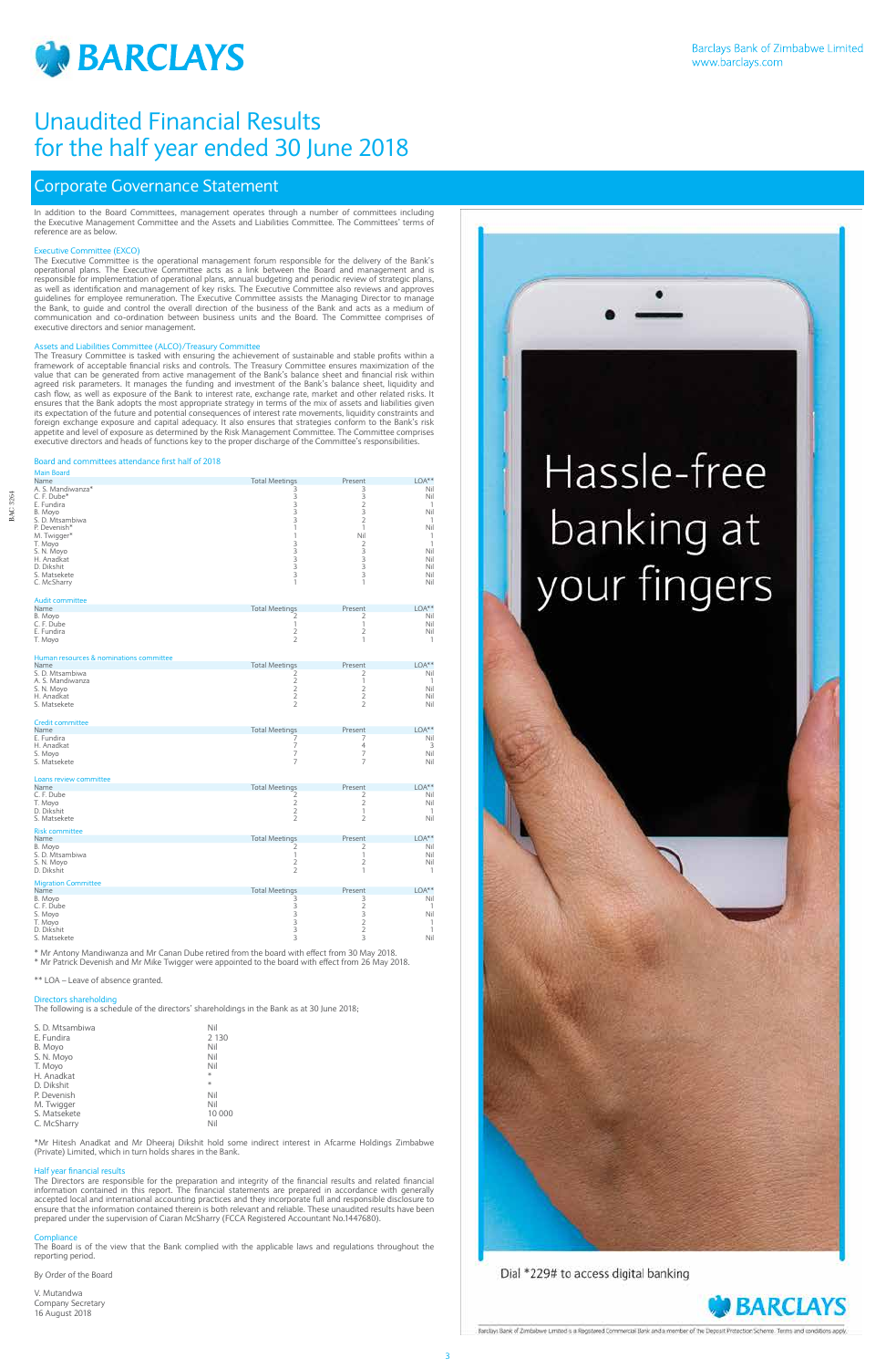

# Statement of Comprehensive Income

## Statement of Cash Flows for the half year ended 30 June 2018

## Statement of Changes in Equity for the half year ended 30 June 2018

## Statement of Financial Position as at 30 June 2018

| for the half year ended 30 June 2018                        |                     |                              |                       |
|-------------------------------------------------------------|---------------------|------------------------------|-----------------------|
|                                                             | <b>Notes</b>        | 30.06.2018<br><b>US\$000</b> | 30.06.2017<br>US\$000 |
| Interest income<br>Interest expense                         | $\overline{2}$<br>3 | 19 15 6<br>(303)             | 10 187<br>(149)       |
| Net interest income                                         |                     | 18853                        | 10 038                |
| Net fee and commission income                               | 4                   | 13 507                       | 15458                 |
| Net trading income<br>Net investment income                 | 5<br>6              | 7 3 7 6<br>440               | 9 1 2 8<br>154        |
| Other income<br><b>Total non-interest income</b>            | 7                   | 360<br>21 683                | 382<br>25 122         |
| <b>Total income</b>                                         |                     | 40 536                       | 35 160                |
| Impairment losses                                           | 11                  | (1695)                       | (1018)                |
| Net operating income                                        |                     | 38 841                       | 34 142                |
| Staff costs                                                 | 8                   | (12591)                      | (11359)               |
| Infrastructure costs<br>Administration and general expenses | 9<br>10             | (5221)<br>(6348)             | (4564)<br>(6 049)     |
| <b>Operating expenses</b>                                   |                     | (24160)                      | (21972)               |
| Profit before tax                                           |                     | 14 681                       | 12 170                |
| Taxation<br>Profit for the period                           | 12                  | (1070)<br>13 611             | (2631)<br>9 5 3 9     |

Other comprehensive income

| Items that may be reclassified subsequently to profit or loss    |        |       |
|------------------------------------------------------------------|--------|-------|
| Net fair value gain on investment securities                     | 108    | (115) |
| Deferred tax                                                     | (28)   | 30    |
| Total fair value through other comprehensive income              | 80     | (85)  |
| Total other comprehensive gain/(loss) for the period, net of tax | 80     | (85)  |
| Total comprehensive income for the period                        | 13 691 | 9454  |
| Basic earnings per share (cents)                                 | 0.63   | 0.44  |
| Diluted earnings per share (cents)                               | 0.63   | 0.44  |

|                                                       |              | 30.06.2018 | 30.06.2017 | 31.12.2017   |
|-------------------------------------------------------|--------------|------------|------------|--------------|
|                                                       | <b>Notes</b> | US\$000    | US\$000    | US\$000      |
|                                                       |              |            |            |              |
| <b>Assets</b><br>Cash and bank balances               | 13           | 83 534     | 259 593    | 278 570      |
| Derivative financial instruments                      | 14           | 5          | 1          |              |
| Investment securities                                 | 15           | 153 929    | 2 0 4 9    | 4<br>5 2 3 5 |
| Loans and receivables from banks                      | 16           |            |            | 110 952      |
|                                                       |              | 158 204    | 56 999     |              |
| Loans and advances to customers                       | 17           | 143 124    | 113 545    | 112 038      |
| Other assets                                          | 18           | 11 092     | 6 5 5 3    | 7578         |
| Property and equipment                                | 19           | 19 902     | 21 180     | 20 621       |
| Investment properties                                 | 20           | 5 1 4 5    | 5 2 5 0    | 5 1 4 5      |
| Non-current assets held for sale                      | 21           | 14 8 29    | 14 6 29    | 14 8 29      |
| Current tax assets                                    |              | 645        |            | 637          |
| <b>Total assets</b>                                   |              | 590 409    | 479 799    | 555 609      |
|                                                       |              |            |            |              |
| Derivative financial instruments                      | 14           | 3          | 4          | 2            |
| Balances due to other banks                           | 22           | 8 2 6 0    | 2 2 0 5    | 6 2 3 3      |
| Deposits from customers                               | 23           | 462 058    | 388 380    | 443 783      |
| Provisions                                            | 24           | 2 2 5 9    | 1933       | 2 3 7 6      |
| Other liabilities                                     | 25           | 13 14 1    | 10 175     | 12 4 3 5     |
| Deferred tax liabilities                              |              | 2 2 0 3    | 1768       | 2465         |
| Current tax liabilities                               |              |            | 637        |              |
| Bank balances due to group companies                  | 34           |            | 18         |              |
| <b>Total liabilities</b>                              |              | 487 924    | 405 120    | 467 294      |
|                                                       |              |            |            |              |
| Capital and reserves                                  |              |            |            |              |
| Share capital                                         | 27           | 215        | 215        | 215          |
| Share premium                                         |              | 23 764     | 23 642     | 23 764       |
| Non-distributable reserve                             | 27           | 7785       | 7785       | 7785         |
| Fair value through other comprehensive income reserve | 27           | 3 0 1 0    | 330        | 2 9 3 0      |
| Revaluation reserve                                   | 27           | 3 4 2 5    | 3488       | 3 4 5 6      |
| Impairment reserve-FVOCI financial assets             | 27           | 835        |            |              |
| Share-based payment reserve                           | 27           | 1 2 2 7    | 1 1 9 6    | 1 2 0 5      |
| Retained income                                       |              | 62 2 2 4   | 38 023     | 48 960       |
| <b>Total equity</b>                                   |              | 102 485    | 74 679     | 88 315       |
|                                                       |              |            |            |              |

Total equity and liabilities 590 409 479 799 555 609

|                                            | Share<br>capital<br>US\$000 | Share<br>premium<br>US\$000 | Non-<br>distributable<br>reserve<br>US\$000 | Fair value<br>through other<br>comprehensive<br>income reserve<br><b>US\$000</b> | Revaluation<br>reserve<br>US\$000 | Impairment<br>reserve-FVOCI<br>financial assets<br>US\$000 | Share-based<br>payment<br>reserves<br>US\$000 | Retained<br>earnings<br>US\$000 | Total<br>equity<br>US\$000 |
|--------------------------------------------|-----------------------------|-----------------------------|---------------------------------------------|----------------------------------------------------------------------------------|-----------------------------------|------------------------------------------------------------|-----------------------------------------------|---------------------------------|----------------------------|
| Balance at 1 January 2018                  | 215                         | 23 764                      | 7785                                        | 2930                                                                             | 3456                              |                                                            | 1 2 0 5                                       | 48 960                          | 88 315                     |
| Profit for the year                        | $\sim$                      | $\sim$                      | $\sim$                                      | $\sim$                                                                           | $\sim$                            | $\sim$                                                     | $\sim$                                        | 13 611                          | 13 611                     |
| Other comprehensive income for the year    |                             |                             | $\sim$                                      | 80                                                                               |                                   |                                                            |                                               | . .                             | 80                         |
| Total comprehensive income for the year    | $\sim$                      |                             |                                             | 80                                                                               | . .                               |                                                            | . .                                           | 13 611                          | 13 691                     |
| Recognition of share-based payments        | $\sim$                      | $\sim$                      | $\sim$                                      |                                                                                  | $\sim$                            | $\sim$                                                     | 22                                            |                                 | 22                         |
| Realisation of revaluation reserves        |                             |                             |                                             |                                                                                  | (31)                              |                                                            |                                               | 31                              |                            |
| Impairment on FVOCI financial assets       | $\sim$                      | $\sim$                      | $\sim$                                      | $\sim$                                                                           | $\sim$                            | 835                                                        | $\sim$                                        | . .                             | 835                        |
| Effect of initial application of IFRS9     | $\sim$                      | $\sim$                      | $\sim$                                      |                                                                                  | $\sim$                            | $\overline{\phantom{a}}$                                   | $\overline{\phantom{a}}$                      | (509)                           | (509)                      |
| Tax effect of initial application of IFRS9 | $\overline{\phantom{a}}$    | $\sim$                      | $\sim$                                      | $\sim$                                                                           | $\overline{\phantom{a}}$          | $\overline{\phantom{a}}$                                   | $\sim$                                        | 131                             | 131                        |
| Total net effect of IFRS9                  | $\sim$                      | $\sim$                      | $\sim$                                      |                                                                                  |                                   | 835                                                        |                                               | (378)                           | 457                        |
| Balance at 30 June 2018                    | 215                         | 23 764                      | 7785                                        | 3010                                                                             | 3425                              | 835                                                        | 1 227                                         | 62 2 2 4                        | 102 485                    |
|                                            |                             |                             |                                             |                                                                                  |                                   |                                                            |                                               |                                 |                            |

|                                                                 | Share<br>capital<br>US\$000 | Share<br>premium<br>US\$000 | Non-<br>distributable<br>reserves<br>US\$000 | Fair value<br>through other<br>comprehensive<br>income reserve<br>US\$000 | Revaluation<br>reserves<br>US\$000 | Impairment<br>reserve-FVOCI<br>financial assets<br>US\$000 | Share-based<br>payment<br>reserves<br>US\$000 | Retained<br>earnings<br>US\$000 | Total<br>equity<br>US\$000 |
|-----------------------------------------------------------------|-----------------------------|-----------------------------|----------------------------------------------|---------------------------------------------------------------------------|------------------------------------|------------------------------------------------------------|-----------------------------------------------|---------------------------------|----------------------------|
| Balance at 1 January 2017                                       | 215                         | 23 642                      | 7785                                         | 415                                                                       | 3 5 1 9                            | $\sim$                                                     | 1 1 6 4                                       | 28 4 53                         | 65 193                     |
| Profit for the year                                             | $\sim$                      | $\sim$                      |                                              | $\overline{\phantom{a}}$                                                  |                                    | $\overline{\phantom{a}}$                                   | $\sim$                                        | 19 790                          | 19 790                     |
| Other comprehensive income for the year                         | $\overline{\phantom{a}}$    |                             |                                              | 2515                                                                      |                                    |                                                            | $\sim$                                        |                                 | 2 5 1 5                    |
| Total comprehensive income for the year                         | $\sim$                      |                             | $\sim$                                       | 2515                                                                      |                                    |                                                            | $\sim$                                        | 19 790                          | 22 30 5                    |
| Recognition of share-based payments                             | $\sim$                      |                             |                                              | $\sim$                                                                    |                                    | $\sim$                                                     | 92                                            | $\sim$                          | 92                         |
| Realisation of revaluation reserves                             | $\sim$                      |                             |                                              | $\sim$                                                                    | (63)                               | $\sim$                                                     |                                               | 63                              | $\sim$                     |
| Issue of ordinary shares under share-based payment plan         | $\sim$                      | 122                         |                                              | $\sim$                                                                    |                                    | $\sim$                                                     | (51)                                          | $\sim$                          | 71                         |
| Contribution from group towards compensation for loss of office | $\sim$                      |                             |                                              | $\sim$                                                                    | $\sim$                             | $\sim$                                                     | $\sim$                                        | 654                             | 654                        |
| Balance at 31 December 2017                                     | 215                         | 23 764                      | 7785                                         | 2930                                                                      | 3456                               |                                                            | 1 205                                         | 48 960                          | 88 315                     |

|                                                                                    | <b>Notes</b>   | 30.06.2018<br><b>US\$000</b> | 30.06.2017<br>US\$000 | 31.12.2017<br>US\$000 |
|------------------------------------------------------------------------------------|----------------|------------------------------|-----------------------|-----------------------|
| Cash flow from operating activities                                                |                |                              |                       |                       |
| Profit before income tax                                                           |                | 14 681                       | 12 170                | 25 298                |
| Adiustments for non-cash items:                                                    |                |                              |                       |                       |
| Depreciation of property and equipment                                             | 9              | 1 2 1 8                      | 1 2 6 6               | 2 5 2 3               |
| Impairment loss on financial assets                                                | 11             | 1695                         | 1 0 1 8               | 102                   |
| Effect of fair value loss on investment property                                   |                |                              |                       | (205)                 |
| Dividends received                                                                 |                |                              | (154)                 |                       |
| Income from non-current asset held for sale                                        | 7              | (149)                        | (110)                 |                       |
| Profit on disposal of property and equipment                                       | $\overline{7}$ | (19)                         | (91)                  | (104)                 |
| Interest accrual on financial assets                                               |                | (11063)                      | (2637)                | (4100)                |
| Staff loan prepayment amortisation                                                 |                | (25)                         | (14)                  | (44)                  |
| Share based payment expense                                                        |                | 22                           | 31                    | 92                    |
| Net derivative (assets)/liabilities                                                |                | (2)                          | 3                     | (2)                   |
| Cash flow from operating activities before changes in working capital              |                | 6 3 5 8                      | 11 4 8 2              | 23 560                |
|                                                                                    |                |                              |                       |                       |
| (Increase)/decrease in loans and advances to customers                             |                | (32755)                      | 25 7 7 9              | 28 231                |
| (Increase)/decrease in other assets                                                |                | (3514)                       | 165                   | (205)                 |
| Increase/(decrease) in deposits from customers                                     |                | 19 585                       | (3329)                | 52 074                |
| Increase in other liabilities                                                      |                | 590                          | 32                    | 2671                  |
| Income taxes paid                                                                  |                | (1236)                       | (1843)                | (5881)                |
| Transfers into restricted bank balances                                            |                | (3717)                       |                       | (9093)                |
| Net cash (utilised)/generated in operating activities                              |                | (14689)                      | 32 28 6               | 91 357                |
|                                                                                    |                |                              |                       |                       |
| Cash flow from investing activities                                                | 19             |                              |                       |                       |
| Purchase of property and equipment<br>Proceeds from sale of property and equipment |                | (515)<br>27                  | (1, 208)<br>137       | (2040)<br>175         |
| Dividend received from investment securities                                       |                | 440                          | 154                   | 1 106                 |
| Purchase of investment securities                                                  |                | (262 217)                    | (44402)               | (135 443)             |
| Proceeds from sale and maturities of investment securities                         |                | 76 890                       | 53 580                | 93 347                |
| Net cash (used)/generated in investing activities                                  |                | (185 375)                    | 8 2 6 1               | (42855)               |
|                                                                                    |                |                              |                       |                       |
| Cash flows from financing activities                                               |                |                              |                       |                       |
| Proceeds from issue of shares under a share based payment plan                     |                |                              |                       | 71                    |
| Net cash received from financing activities                                        |                |                              |                       | 71                    |
|                                                                                    |                |                              |                       |                       |
| Net (decrease)/increase in cash and cash equivalents                               |                | (200064)                     | 40 5 47               | 48 573                |
| Cash and cash equivalents at the beginning of the year                             |                | 260 709                      | 212 136               | 212 136               |
| Cash and cash equivalents at the end of the period                                 | 13.2           | 60 645                       | 252 683               | 260 709               |
|                                                                                    |                |                              |                       |                       |



## Bonus Savings Account

We know saving can be hard, but the rewards are worth the wait.<br>Open a Bonus Savings Account and start saving today.

## Call us on (024) 2 250579 or visit any branch.



Barclays Bank of Zimbabwe Limited is a Registered Commercial Bank and a member of the Disposit Protection Scheme. Terms and conditions apply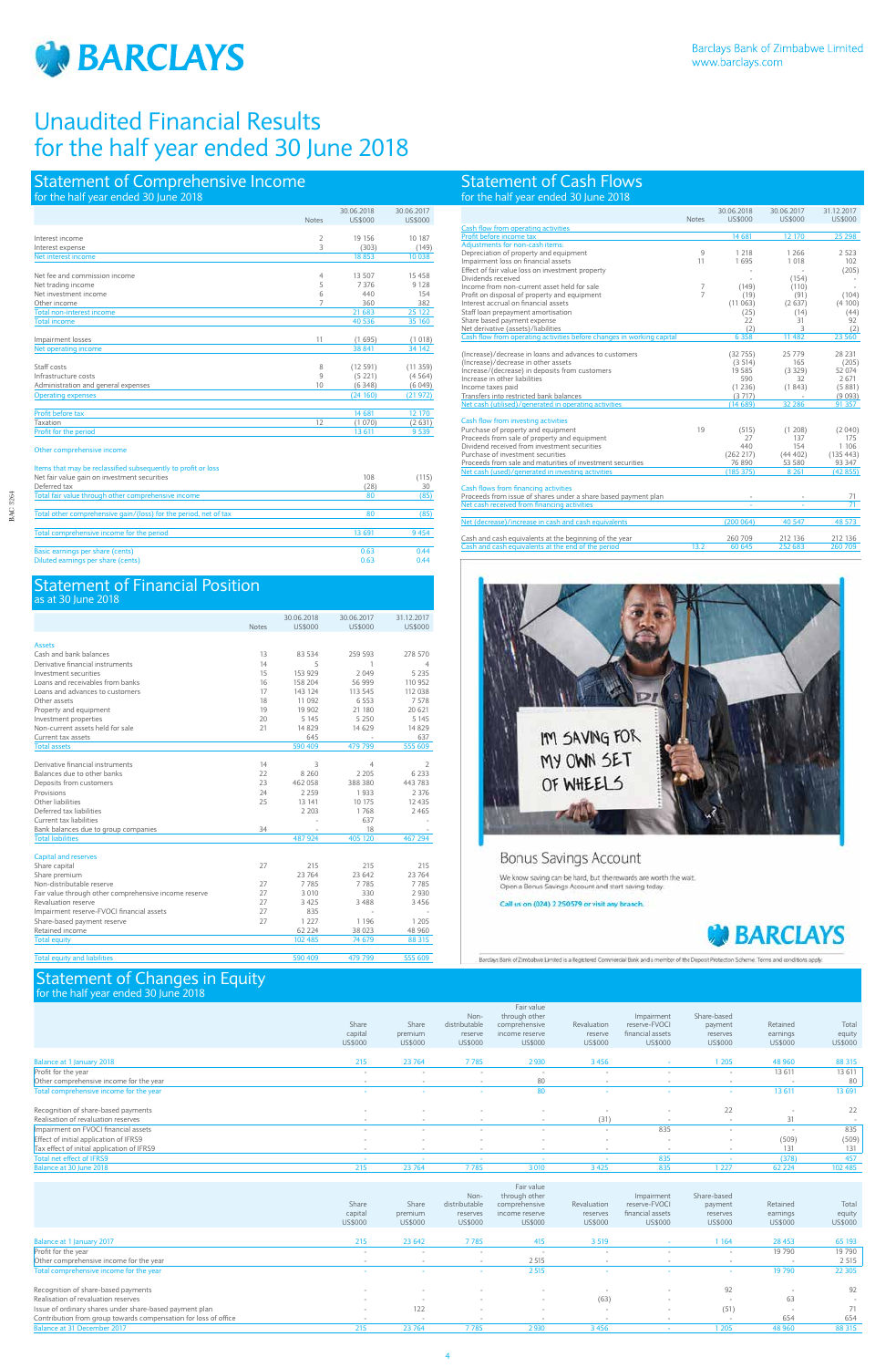

BAC 3264

**BAC 3264** 

## Notes to the Financial Results for the half year ended 30 June 2018

## 1. General information and accounting policies<br>1.1. General information

1.1. Ceneral information<br>Barclays Bank of Zimbabwe Limited ("the Bank") provides retail, corporate and investment banking services in<br>Zimbabwe. The Bank which is incorporated and domiciled in Zimbabwe is a registered comme

1.2.<br>The Bank's unaudited financial results have been prepared in accordance with the IAS34 Interim Financial Reporting<br>as well as the requirements of the Companies Act (Chapter 24.03) and the Banking Act (Chapter 24.20). explanatory notes are included to explain events and transactions that are significant to getting an understanding<br>of the changes in the Bank's financial position and performance since the last financial statements as at a

1.3.<br>The unaudited financial results for the period have been prepared on the historical cost basis except for the following;<br>(i) Equity investments at fair value through other comprehensive income (FVOCI)<br>(ii) Investment

- 
- 
- 
- (iii) Derivative assets/liabilities measured at fair value;<br>(iv) Buildings are measured using the revaluation model. Revaluation is performed after every 3 years.<br>(v) Financial assets at fair value through other c fair value less cost to sale.

## 1.4 **Functional and presentation currentle**

These unaudited financial statements are presented in United States of America dollars (USD) which is the Bank's functional currency. In the current environment the determination of functional currency is a significant judge area. The Accounting Profession reviewed the requirements of the standards in 2017 and concluded that the USD was still the functional currency.

The accounting policies applied in the preparation of the unaudited financial results are consistent with the most recent financial statements for the year ended 31 December 2017 except for the adoption of International Financial<br>Reporting Standard 9 (IFRS9-Financial Instruments) and International Financial Reporting Standard 15 (IFRS1

The Bank did not early adopt IFRS9 in previous periods. As permitted by the transitional provisions of IFRS9, the Bank elected not to restate comparative figures. Any adjustments to the carrying amounts of financial assets and liabilities<br>at the date of transition were recognised in the opening retained earnings and other reserves of the c

### 1.5. Accounting policies

## Adoption of new and revised accounting standards

IFRS15- Revenue from contracts with customers adoption<br>IFRS15- stablishes a framework for determining when and how much revenue is recognised. Under IFRS15, revenue<br>is recognised when the customer obtains control of goods

IFRS9-Financial Instruments adoption<br>The Bank has adoption<br>effect from 1 January 2018, which resulted in changes in accounting Standards Board (IASB) in July 2014 with<br>effect from 1 January 2018, which resulted in changes

The adoption of IFRS9 has not had a significant effect on the Bank's accounting policies related to financial liabilities<br>and derivative financial instruments therefore IFRS9 largely retains the existing requirements in IA and measurement of financial liabilities. However, the measurement of financial assets eliminates the previous IAS39 categories for financial assets held to maturity, loans and receivables and available for sale financial instruments.

i) Hold to collect contractual cash-flow - Amortised cost<br>A financial asset is measured at amortised cost if it meets both of the following conditions and is not designated as at FVTPL:

- 
- ii) Hold to collect contractual cash-flow and selling FVOCI<br>• A debt investment is measured at FVOCI if it meets both of the following conditions and is not designated as at FVTPL:<br>• It is held within a
- Its contractual terms give rise on specified dates to cash flows that are solely payments of principal and interest on the principal amount outstanding.

## iii) Other business model - Equity investments (FVOCI)

On initial recognition of an equity investment that is not held for trading, the Bank irrevocably elects to present<br>subsequent changes in the investment's fair value in OCI. This election is made on an investment-by-invest

Consequently, for notes disclosures, the consequential amendments to IFRS7 disclosures have only been applied to the current period. The comparative period notes disclosures repeat those disclosures made in prior year.

## ect of adopting IFRS9 on the classification and measurement of Fir

- All financial assets not classified as measured at amortised cost or FVOCI as described above are measured at
- FVTPL. This includes all derivative financial assets and debt instruments held for trading.<br>A financial asset is initially measured at fair value plus, transaction costs that are directly attributable to its<br>acquisition fo profit and loss.

The following table explains the original measurement categories under IAS39 and the new measurement categories under IFRS9 for each class of the Bank's financial assets as at 1 January 2018. In addition it shows the reconcili between the carrying amount at 31 December 2017 under IAS39 and the opening balance at 1 January 2018 under IFRS9.

The effect of adopting IFRS9 on the carrying amounts of financial assets at 1 January 2018 relates solely to the new impairment requirements, as described further below. There were no movement of balances between asset classes.

IFRS9 replaces the 'incurred loss' model in IAS39 with an 'expected credit loss' (ECL) model. The new impairment model applies to financial assets measured at amortised cost, contract assets and debt investments at FVOCI, but not to investments in equity instruments. Under IFRS9, credit losses are recognised earlier than under IAS39. The<br>financial assets at amortised cost consist of loans and advances, cash and cash equivalents and debt securit

|                               |                    |                |              | IFRS9                          |                      |
|-------------------------------|--------------------|----------------|--------------|--------------------------------|----------------------|
|                               | <b>IAS39</b>       | IFRS9 new      | <b>IAS39</b> | re-measurement                 |                      |
|                               | classification     | classification | carrying     | (impairment                    | <b>IFRS9</b> opening |
|                               | and                | and            |              | amount at limpact) (increase)/ | amount at            |
| Financial instrument          | measurement        | measurement    | 31.12.2017   | decrease                       | 31.01.2018           |
|                               |                    |                | US\$000      | US\$000                        | US\$000              |
|                               | Loans and          | Financial      |              |                                |                      |
| Loans and advances            | receivables        | assets at      |              |                                |                      |
| to customers                  | (amortised cost)   | amortised cost | 112 038      | 419                            | 112 457              |
| Loans and receivables         | Loans and          | Financial      |              |                                |                      |
| from banks (held for          | receivables        | assets at      |              |                                |                      |
| investment purposes)          | (amortised cost)   | amortised cost | 110 952      | (928)                          | 110 024              |
|                               | Available-for-sale | Financial      |              |                                |                      |
| Investment securities         | investments        | assets at      |              |                                |                      |
| (held for liquidity purposes) | (FVOCI)            | <b>FVOCI</b>   | 1 0 2 6      |                                | 1 0 2 6              |
| Investment securities         | Held for           | Financial      |              |                                |                      |
| (held for trading)            | trading (FVPL)     | assets at FVPL |              |                                |                      |
|                               | Available-for-sale | Financial      |              |                                |                      |
| Investment securities         | investments        | assets at      |              |                                |                      |
| (equity investments)          | (FVOCI)            | <b>FVOCI</b>   | 4 2 0 9      |                                | 4 209                |
|                               | Loans and          | Financial      |              |                                |                      |
|                               | receivables        | assets at      |              |                                |                      |
| Cash and bank balances        | (amortised cost)   | amortised cost | 278 570      |                                | 278 570              |
|                               | Loans and          | Financial      |              |                                |                      |
|                               | receivables        | assets at      |              |                                |                      |
| Other assets                  | (amortised cost)   | amortised cost | 7578         |                                | 7 5 7 8              |
| Total                         |                    |                | 514 373      | (509)                          | 513 864              |

The net impact of \$508 738 was adjusted through retained earnings in the statement of changes in equity.

## on of Financial instrum

Under IFRS9, on initial recognition, a financial asset is classified as measured at:

- i. Amortised cost ii. Fair value through other comprehensive income (FVOCI) debt investments
- iii. Fair value through other comprehensive income (FVOCI)– equity investments iv. or Fair value through Profit and Loss (FVTPL).

The classification of financial assets under IFRS9 is generally based on the business model in which a financial asset is managed and its contractual cash flow characteristics. Derivatives embedded in contracts where the host is a financial<br>asset in the scope of the standard are never separated. Instead, the hybrid financial instrument as a w for classification. The business models are explained as follows:

- It is held within a business model whose objective is to hold assets to collect contractual cash flows; and
- Its contractual terms give rise on specified dates to cash flows that are solely payments of principal and interest on the principal amount outstanding.

## iv) Hold to sell - (FVTPL)

The following accounting policies apply to the subsequent measurement of financial assets.

| Financial instrument | Business model                              | IFRS9 subsequent measurement                                       |
|----------------------|---------------------------------------------|--------------------------------------------------------------------|
|                      |                                             | These assets are subsequently measured at amortised cost           |
|                      |                                             | using the effective interest method. The amortised cost is         |
|                      |                                             | reduced by impairment losses. Interest income, foreign             |
|                      |                                             | exchange gains and losses and impairment are recognised in         |
|                      |                                             | profit or loss. Any gain or loss on derecognition is recognised in |
|                      |                                             | profit or loss. Interest income on stage 1 and stage 2 loans is    |
|                      |                                             | recognised on the outstanding loan balance based on effective      |
| Loans and advances   | Hold to collect                             | interest. For stage 3 loans interest is only recognised on the     |
| to customers         | contractual cash-flows                      | expected recoverable balance.                                      |
| Loans and            |                                             | These assets are subsequently measured at amortised cost           |
| receivables          |                                             | using the effective interest method. The amortised cost is         |
| from banks (held for | Hold to collect                             | reduced by impairment losses. Interest income, foreign             |
|                      | investment purposes) contractual cash-flows | exchange on derecognition is recognised in profit or loss.         |
| Investment           |                                             | These assets are subsequently measured at fair value. Interest     |
| securities-debt      | Hold to collect                             | income and impairment is recognised in profit or loss. Other net   |
| (held for liquidity  | contractual                                 | gains and losses are recognised in OCI. On derecognition, gains    |
| purposes)            | cash-flows and sell                         | and losses accumulated in OCI are reclassified to profit or loss.  |
|                      |                                             | These assets are subsequently measured at fair value. Dividends    |
|                      |                                             | are recognised as income in profit or loss unless the dividend     |
| Investment           |                                             | clearly are recognised in OCI and are never reclassified to profit |
| securities-equity    | Other business model                        | or loss.                                                           |
| Investment           |                                             |                                                                    |
| securities-debt      |                                             | These assets are subsequently measured at fair value. Net gains    |
| (held for trading)   | Hold to sell                                | are recognised in profit or loss.                                  |

## ment of financial assets

IFRS9 outlines a three stage model for impairment based on changes in credit quality since initial recognition as summarised below:

- Stage 1 Financial instruments not credit impaired on initial recognition and are investment grade<br>• Stage 2 If significant increase in credit risk is identified the asset is moved to stage 2<br>• Stage 3 If the asset
- 

## ected credit losses measurement (ECLs)

- ecta creak isses measurement (ECES)<br>ECLs are measured on either a 12 month or Lifetime basis depending on whether a significant increase in credit risk has occurred since initial recognition or whether the asset is considered credit impaired
- The Bank uses a portfolio based approach to calculation of ECLs. The portfolios are segmented into retail and<br>• corporate and further by product<br>• Refer to note 29.3 for the detailed ECL notes.
- 

The impairment impact of initial application of the new provisioning model in transitioning from IAS39 to IFRS9 is as shown below.

 $I$ mpact of impairment

|    |                                                                                                             |            | pac.copa<br>US\$000 |
|----|-------------------------------------------------------------------------------------------------------------|------------|---------------------|
|    | Impairment balance for IAS39 at 31 December 2017                                                            |            | 4 811               |
|    | Financial assets at amortised cost - Loans and advances                                                     |            | (419)               |
|    | Financial assets at amortised cost - Debt investments                                                       |            | 928                 |
|    | Other assets                                                                                                |            |                     |
|    | Cash and bank balances                                                                                      |            |                     |
|    | Total IFRS9 impairment opening balance at 1 January 2018                                                    |            | 5 3 2 0             |
|    |                                                                                                             | 30.06.2018 | 30.06.2017          |
|    |                                                                                                             | US\$000    | US\$000             |
| 2. | Interest income                                                                                             |            |                     |
|    | <b>Bank balances</b>                                                                                        | 32         | 49                  |
|    | Loans and receivables from banks and investment securities                                                  | 12 2 3 7   | 2637                |
|    | Loans and advances to customers                                                                             | 6887       | 7501                |
|    | <b>Total interest income</b>                                                                                | 19 15 6    | 10 187              |
|    |                                                                                                             |            |                     |
| 3. | Interest expense                                                                                            |            |                     |
|    | Deposits from banks                                                                                         |            | (1)                 |
|    | Deposits from customers                                                                                     | (303)      | (148)               |
|    | <b>Total interest expense</b>                                                                               | 303        | (149)               |
|    |                                                                                                             |            |                     |
| 4. | Net fee and commission income                                                                               |            |                     |
|    | Fee and commission income                                                                                   |            |                     |
|    | Account activity fees/ledger fees                                                                           | 3631       | 4872                |
|    | Insurance commission received                                                                               | 216        | 218                 |
|    | Commission received                                                                                         | 6979       | 6 0 14              |
|    | Guarantees                                                                                                  | 542        | 64                  |
|    | Card based transaction fees                                                                                 | 1 1 3 2    | 1.573               |
|    | Cash withdrawal fees                                                                                        | 1 3 3 7    | 2 7 7 4             |
|    | Total fee and commission income                                                                             | 13837      | 15 515              |
|    |                                                                                                             |            |                     |
|    | Fee and commission expense                                                                                  | (290)      | (57)                |
|    | Guarantee expense<br>Other fees and commission                                                              | (40)       |                     |
|    | Total fee and commission expense                                                                            | (330)      | (57)                |
|    |                                                                                                             |            |                     |
|    | Net fee and commission income                                                                               | 13 507     | 15458               |
|    |                                                                                                             |            |                     |
|    | Net fee and commission income above excludes amounts included in determining the effective interest rate on |            |                     |
|    | financial assets measured at amortised cost.                                                                |            |                     |
|    |                                                                                                             |            |                     |
| 5. | Net trading income                                                                                          |            |                     |
|    | Net foreign exchange income                                                                                 | 6.504      | 9 1 2 8             |
|    | Trading income - Financial instruments                                                                      | 872        |                     |
|    | Net trading income                                                                                          | 7 376      | 9 1 2 8             |
|    |                                                                                                             |            |                     |
| 6. | Net investment income                                                                                       |            |                     |
|    | Dividend income                                                                                             | 440        | 154                 |
|    | Net investment income                                                                                       | 440        | 154                 |
| 7. | Other income                                                                                                |            |                     |
|    | Profit on disposal of property and equipment                                                                | 19         | 91                  |
|    | Rental income                                                                                               | 192        | 181                 |
|    | Income from non-current asset held for sale                                                                 | 149        | 110                 |
|    | Total other income                                                                                          | 360        | 382                 |
|    |                                                                                                             |            |                     |
| 8. | Staff costs                                                                                                 |            |                     |
|    | Salaries and allowances                                                                                     | (10966)    | (9666)              |

8. Staff costs Salaries and allowances (10 966) (9 666) Social security costs<br>
Social security costs<br>
Pension costs: defined contribution plans<br>
Directors' remuneration-for services as management<br>
202) (971) (970) (970)<br>
Directors' remuneration-for services as management Pension costs: defined contribution plans Directors' remuneration-for services as management (371) (570) (570) (570) (570) (570) (570) Share options granted to directors and employees (22) (31) Total staff cost (12 591) (11 359)

9. Infrastructure costs

|     | Repairs and maintenance                                                                                                                                                                                                                                               | 008                                            | (731)                   |
|-----|-----------------------------------------------------------------------------------------------------------------------------------------------------------------------------------------------------------------------------------------------------------------------|------------------------------------------------|-------------------------|
|     | Other property costs                                                                                                                                                                                                                                                  | (1 321                                         | (854)                   |
|     | Security costs                                                                                                                                                                                                                                                        | (561)                                          | (561)                   |
|     | Depreciation and impairment of property and equipment                                                                                                                                                                                                                 | 218                                            | 266)                    |
|     | Operating lease rentals                                                                                                                                                                                                                                               | (1 113)                                        | 1152)                   |
|     | <b>Total infrastructure costs</b>                                                                                                                                                                                                                                     | (5 221                                         | (4564)                  |
| 10. | Administrative and general expenses<br>Auditors' remuneration : Audit related services<br><b>Total</b>                                                                                                                                                                | (129)<br>129                                   | (139)<br>(139)          |
|     | Consultancy, legal and professional fees                                                                                                                                                                                                                              | (435)                                          | (146)                   |
|     | Subscription, publications, stationery and communications                                                                                                                                                                                                             | (2437)                                         | (1 990)                 |
|     | Marketing, advertising and sponsorship                                                                                                                                                                                                                                | (151)                                          | (188)                   |
|     | Travel and accommodation                                                                                                                                                                                                                                              | (429)                                          | (340)                   |
|     | Entertainment                                                                                                                                                                                                                                                         | (78)                                           | (11)                    |
|     | Cash transportation                                                                                                                                                                                                                                                   | (640)                                          | (918)                   |
|     | Directors fees                                                                                                                                                                                                                                                        | (113)                                          | (202)                   |
|     | Insurance costs                                                                                                                                                                                                                                                       | (1095)                                         | (985)                   |
|     | Other administrative and general expenses                                                                                                                                                                                                                             | (841                                           | (1130)                  |
|     | <b>Total administrative and general expenses</b>                                                                                                                                                                                                                      | (6348)                                         | (6049)                  |
| 11. | <b>Impairment losses</b><br>Stage 1 - 12 month ECL<br>Stage 2 - Lifetime ECL not credit impaired<br>Stage 3 - Lifetime ECL credit impaired<br>Total<br>Identified<br>Unidentified<br>Impairment raised during the reporting period<br>Recoveries of written off loans | (1295)<br>146<br>(590)<br>(1739)<br>739)<br>44 | (1922)<br>897<br>(1025) |

Statement of comprehensive income charge (1 695) (1 018)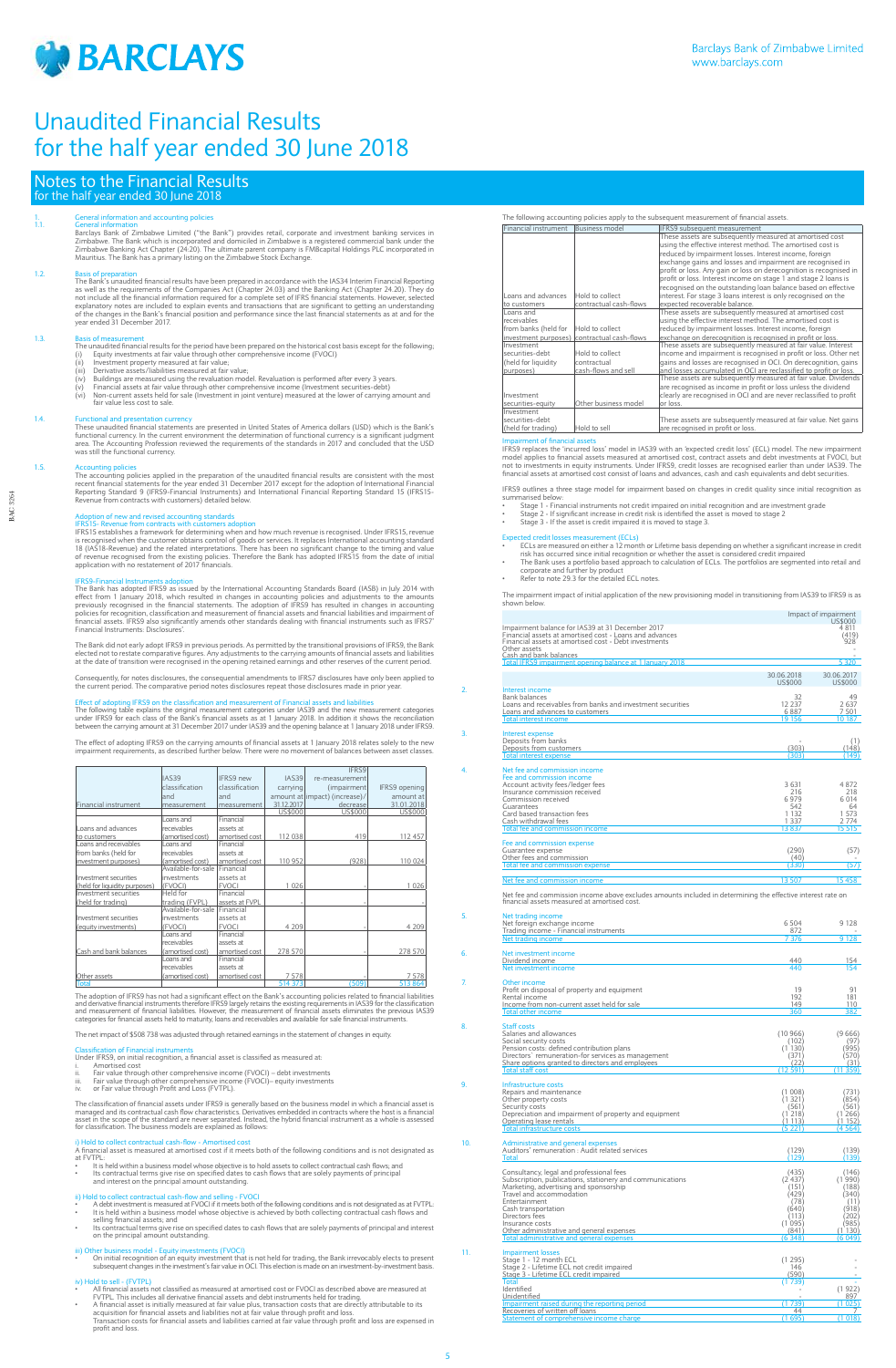

6

|       |                                                                                                                  |            | 30.06.2018<br>US\$000 | 30.06.2017<br>US\$000 |
|-------|------------------------------------------------------------------------------------------------------------------|------------|-----------------------|-----------------------|
| 12.   | Income taxes                                                                                                     |            |                       |                       |
|       | Income tax recognised in profit or loss                                                                          |            |                       |                       |
|       | Normal current tax-current year                                                                                  |            | (1229)<br>159         | (2741)                |
|       | Deferred tax credit in the current year<br>Total income tax recognised in the current year                       |            | (1070)                | 110<br>(2631)         |
|       |                                                                                                                  |            |                       |                       |
|       | Current income tax and deferred income tax have been fully provided for. Deferred income taxes are calculated on |            |                       |                       |
|       | all temporary differences under the liability method using an effective tax rate of 25.75% (2017:25.75%).        |            |                       |                       |
|       |                                                                                                                  |            |                       |                       |
| 13.   | <b>Cash balances and equivalents</b>                                                                             |            |                       |                       |
| 13.1. | Cash and bank balances                                                                                           |            |                       |                       |
|       |                                                                                                                  | 30.06.2018 | 30.06.2017            | 31.12.2017            |
|       |                                                                                                                  | US\$000    | <b>US\$000</b>        | US\$000               |
|       | <b>Balances with Central Bank</b>                                                                                | 50467      | 245 922               | 248 384               |
|       | Cash on hand                                                                                                     | 11456      | 7 3 1 1               | 15 785                |
|       | Balances due from group companies<br>Balances with banks abroad                                                  | 21 611     | 6049<br>311           | 14 401                |
|       | Cash and bank balances                                                                                           | 83 534     | 259 593               | 278 570               |
|       |                                                                                                                  |            |                       |                       |
| 13.2. | Cash and cash equivalents-cash flow statement                                                                    |            |                       |                       |
|       | Cash and bank balances                                                                                           | 83 534     | 259 593               | 278 570               |
|       | Restricted balances with Central Bank                                                                            | (7348)     | (4746)                | (7342)                |
|       | Restricted balances with banks abroad                                                                            | (8 711)    |                       | (4 999)               |
|       | Clearing balances due from banks                                                                                 | 430        | 59                    | 713                   |
|       | Bank balances due to group companies<br>Balances due to other banks                                              | (8260)     | (18)<br>(2, 205)      | (6233)                |
|       |                                                                                                                  |            |                       |                       |

Bank balances are classified as financial assets at amortised cost.

Balances with the Central Bank and foreign banks are used to facilitate customer transactions which include<br>payments and cash withdrawals. In 2016 the Central Bank through Exchange Control Operational Guide 8<br>(ECOGAD8) int

Total cash and cash equivalents – statement of cash flows 60 645 252 683 260 709

Included in cash and cash equivalents are bond notes and coins which are bearer instruments that are pegged at<br>1:1 with the United States dollar. United States dollar and bond notes and coins transactions are maintained in

14. Derivative financial instruments The Bank uses cross-currency swaps to manage the foreign currency risks arising from asset and deposit balances held which are denominated in foreign currencies. Forward exchange contracts are for trading and foreign currency risk management purposes.

Carrying amount<br>The fair value of the derivative financial instruments represents the present value of the positive or negative cash<br>flows, which would have occurred if the rights and obligations arising from that instrume

Contract amount<br>The gross notional amount is the sum of the absolute value of all bought and sold contracts. The amount cannot<br>be used to assess the market risk associated with the position and should be used only as a mea

Property and equipment was subjected to impairment testing and revaluation takes place after every three years. Land and buildings were revalued on 31 December 2015 by an independent valuer. If buildings were stated on the<br>historical cost basis, the carrying amount would be US\$ 11 295 868 (2017: US\$ 11 398 054). No items of property

|     |                                                                                                                                                                                                                                                                                                                 | Notional<br>contract  |                       |                        |
|-----|-----------------------------------------------------------------------------------------------------------------------------------------------------------------------------------------------------------------------------------------------------------------------------------------------------------------|-----------------------|-----------------------|------------------------|
|     |                                                                                                                                                                                                                                                                                                                 | amount<br>US\$000     | Assets<br>US\$000     | Liabilities<br>US\$000 |
|     | 30.06.2018                                                                                                                                                                                                                                                                                                      |                       |                       |                        |
|     | Currency swap                                                                                                                                                                                                                                                                                                   |                       |                       |                        |
|     | Foreign exchange spot trades                                                                                                                                                                                                                                                                                    | 2428                  | 5                     |                        |
|     | Total foreign exchange derivatives                                                                                                                                                                                                                                                                              | 2428                  | 5                     |                        |
|     | 31.12.2017                                                                                                                                                                                                                                                                                                      |                       |                       |                        |
|     | Currency swap                                                                                                                                                                                                                                                                                                   | 2 1 9 0               | 4                     | 2                      |
|     | Foreign exchange spot trades                                                                                                                                                                                                                                                                                    |                       |                       |                        |
|     | <b>Total foreign exchange derivatives</b>                                                                                                                                                                                                                                                                       | 2 190                 | 4                     | $\overline{2}$         |
| 15. | <b>Investment securities</b>                                                                                                                                                                                                                                                                                    |                       |                       |                        |
|     |                                                                                                                                                                                                                                                                                                                 | 30.06.2018<br>US\$000 | 30.06.2017<br>US\$000 | 31.12.2017<br>US\$000  |
|     | Treasury bills                                                                                                                                                                                                                                                                                                  | 149 720               | 925                   | 1026                   |
|     | <b>Equity securities</b>                                                                                                                                                                                                                                                                                        | 4 2 0 9               | 1 1 2 4               | 4 2 0 9                |
|     | <b>Balance at end of period</b>                                                                                                                                                                                                                                                                                 | 153 929               | 2049                  | 5235                   |
|     |                                                                                                                                                                                                                                                                                                                 |                       |                       |                        |
|     | Balance at beginning of the period                                                                                                                                                                                                                                                                              | 5 2 3 5               | 34 104                | 34 104                 |
|     | Additions                                                                                                                                                                                                                                                                                                       | 144 749               |                       |                        |
|     | <b>Maturities</b>                                                                                                                                                                                                                                                                                               |                       | (31951)               | (31953)                |
|     | Accrued interest                                                                                                                                                                                                                                                                                                | 3 9 5 1               | 11                    | 15                     |
|     | Changes in fair value<br><b>Balance at end of period</b>                                                                                                                                                                                                                                                        | (6)<br>153 929        | (115)<br>2 049        | 3 0 6 9<br>5 2 3 5     |
|     |                                                                                                                                                                                                                                                                                                                 |                       |                       |                        |
|     | Treasury bills held for liquidity management are classified as financial assets at fair value through other comprehensive<br>income (FVOCI). Equity securities are classified as FVOCI. Expected credit loss allowance on investment security of<br>US\$835 000 (2017: Nil) was credited to impairment reserve. |                       |                       |                        |
| 16. | Loans and receivables from banks                                                                                                                                                                                                                                                                                |                       |                       |                        |
|     |                                                                                                                                                                                                                                                                                                                 | 30.06.2018<br>US\$000 | 30.06.2017<br>US\$000 | 31.12.2017<br>US\$000  |
|     | Treasury bills                                                                                                                                                                                                                                                                                                  | 157 654               | 56 940                | 110 239                |

Investment property comprises commercial properties that are leased to third parties. No contingent rents are charged. There was no change in fair value of investment property during the period (2017: US\$(105)). Rental income<br>from investment properties is recognised in other income. The fair value of investment properties was dete

|                                       | 30.06.2018 | 30.06.2017     | 31.12.2017 |
|---------------------------------------|------------|----------------|------------|
|                                       | US\$000    | <b>US\$000</b> | US\$000    |
| Treasury bills                        | 157 654    | 56 940         | 110 239    |
| Clearing balances due from banks      | 1430       | 59             | 713        |
| Total before expected credit loss     | 159 084    | 56999          | 110 952    |
| Less: Expected credit loss            | (880)      | $\sim$         |            |
| Total carrying amount at 30 June 2018 | 158.204    | 56 999         | 110 952    |
|                                       |            |                |            |

Treasury bills held for investment purpose are classified as financial assets at amortised cost. These financial assets are held to earn interest income over their tenor.

## 17. Loans and advances to cust

Total 97 877 125 229 220 677 443 783 Deposits from customers only include financial instruments classified as liabilities at amortised cost. Fair value of deposits from customers approximates carrying amount because of their short tenor. Included in customer accounts<br>are deposits of US\$11 204 966 (2017:US\$12 463 068) held as collateral for loans advanced and letters of credi

|                                                                                       |                |                 | Corporate and |                |
|---------------------------------------------------------------------------------------|----------------|-----------------|---------------|----------------|
|                                                                                       |                | <b>Business</b> | Investment    |                |
|                                                                                       | Retail Banking | Banking         | Banking       | Total          |
|                                                                                       | US\$000        | <b>US\$000</b>  | US\$000       | <b>US\$000</b> |
| 30.06.2018<br>Personal and term loans                                                 | 40 255         | 14 0 21         | 54 450        | 108 726        |
| Mortgages                                                                             | 8 5 0 9        |                 |               | 8509           |
| Overdrafts                                                                            | 469            | 1842            | 28762         | 31 073         |
| Interest in suspense                                                                  |                | (365)           |               | (365)          |
| Gross loans and advances to customers                                                 | 49 233         | 15 498          | 83 212        | 147 943        |
| Less: Expected credit loss                                                            |                |                 |               |                |
| Stage 1 - 12 month ECL                                                                | (1043)         | (243)           | (1146)        | (2432)         |
| Stage 2 - Lifetime ECL not credit impaired                                            | (116)          |                 | (585)         | (701)          |
| Stage 3 - Lifetime ECL credit impaired                                                | (956)          | (730)           |               | (1686)         |
| <b>Total</b>                                                                          | (2115)         | (973)           | (1731)        | (4819)         |
| Net loans and advances to customers                                                   | 47 118         | 14 525          | 81 481        | 143 124        |
| 31.12.2017                                                                            |                |                 |               |                |
| Personal and term loans                                                               | 40 4 8 5       | 11 594          | 28 013        | 80 0 92        |
| Mortgages                                                                             | 8028           |                 |               | 8028           |
| Overdrafts                                                                            | 331            | 2589            | 26 205        | 29 125         |
| Interest in suspense                                                                  |                | (375)           | (21)          | (396)          |
| Gross loans and advances to customers                                                 | 48 844         | 13 808          | 54 197        | 116 849        |
| Less: allowance for impairment                                                        |                |                 |               |                |
| Identified impairment                                                                 | (1603)         | (453)           |               | (2056)         |
| Unidentified impairment                                                               | (786)          | 626)            | (1343)        | (2755)         |
| <b>Total</b>                                                                          | (2389)         | (1079)          | (1343)        | (4811)         |
| Net loans and advances to customers                                                   | 46 455         | 12729           | 52 854        | 112 038        |
| Loans and advances to customers are classified as financial assets at amortised cost. |                |                 |               |                |
| Other assets                                                                          |                |                 |               |                |
|                                                                                       |                | 30.06.2018      | 30.06.2017    | 31.12.2017     |
|                                                                                       |                | US\$000         | US\$000       | <b>US\$000</b> |
| Prepayments and stationery                                                            |                | 6 100           | 1778          | 2 1 3 9        |
| Card transaction balances                                                             |                | 2 2 2 5         | 2 1 9 6       | 2 2 0 6        |
| Other debtors                                                                         |                | 409             | 229           | 876            |
| Receivables from Group                                                                |                |                 | 38            |                |

30.06.2018 30.06.2017 31.12.2017 US\$000 US\$000 US\$000 Accrued expenses 5 793 3 227 5 369 Amounts due to related parties - 235 - Internal accounts including unpresented bank drafts Total 12 435 بين 13 141 10 175 بين المساحة 13 141 بين المساحة 13 141 بين المساحة 12 435 بين المساحة 12 435 بين

## 26. Retirement benefit plans<br>26.1. Barclays Bank Pension Func

26.1. Barclays Bank Pension Fund<br>The Barclays Bank Pension Fund ("The Fund") manages retirement funds for the active members and pensioners.<br>The Fund is run by appointed Trustees. The assets of the Funds are managed as one risk reserves.

Total 11 092 6 553 7 578 Included in prepayments is US\$2 686 312 relating to work in progress on the new banking system. The work is being provided by a foreign unrelated party and is expected to be completed in the first quarter of 2019.

Staff loans market interest rate adjustment 2 358 2 312 2 357 Total other assets 11 092 6 553 7 578 Current 9 124 2 430 5 535 <u>Non-current 1 968 4 123 2 043</u><br>Table 1 003 4 123 2 043

| - 19. | Property and equipment |  |
|-------|------------------------|--|
|-------|------------------------|--|

|                                         | Land and<br>US\$000 | US\$000                  | buildings Computers Equipment and fittings<br>US\$000 | Furniture<br>US\$000 | Motor<br>vehicles<br>US\$000 | Total<br>US\$000 |
|-----------------------------------------|---------------------|--------------------------|-------------------------------------------------------|----------------------|------------------------------|------------------|
| 30 June 2018                            |                     |                          |                                                       |                      |                              |                  |
| Balance at beginning of the year        | 14 927              | 925                      | 330                                                   | 737                  | 2 7 0 2                      | 20 621           |
| Additions                               | ۰                   | 243                      | 203                                                   | 69                   | $\sim$                       | 515              |
| <b>Disposals</b>                        | ۰                   | $\overline{\phantom{a}}$ | (2)                                                   | (17)                 | (151)                        | 170)             |
| Depreciation charge on disposals        | ۰                   | $\overline{\phantom{a}}$ | $\overline{ }$                                        | 8                    | 144                          | 154              |
| Depreciation and impairment charge      | (144)               | (453)                    | (68)                                                  | (121)                | (432)                        | (1218)           |
| Carrying amount at end of the period    | 14 783              | 715                      | 465                                                   | 676                  | 2 2 6 3                      | 19 902           |
|                                         |                     |                          |                                                       |                      |                              |                  |
| Cost or valuation                       | 17 594              | 5950                     | 2665                                                  | 1698                 | 4 9 6 0                      | 32 866           |
| Accumulated depreciation and impairment | (2811)              | (4 235)                  | (2200)                                                | (1022)               | (2697)                       | (12 964)         |
| Carrying amount at end of the period    | 14783               | 715                      | 465                                                   | 676                  | 2 2 6 3                      | 19 902           |

## 20. Investment properties

|                                                  | 30.06.2018<br>US\$000 | 30.06.2017<br>US\$000 | 31.12.2017<br>US\$000 |
|--------------------------------------------------|-----------------------|-----------------------|-----------------------|
| Fair value<br>Balance at beginning of the period | 5 1 4 5               | 5 250                 | 5 2 5 0               |
| Changes in fair value                            |                       |                       | (105)                 |
| Balance at the end of the period                 | 5 1 4 5               | 5 2 5 0               | 5 1 4 5               |
| Rental income derived from investment properties | 192                   | 181                   | 328                   |

The fair value measurement of the investment property has been categorised as Level 3 in the fair value hierarchy (Note 32) based on the inputs to the valuation technique used.

## 21. Non-current asset held for sale

|                                             | 30.06.2018 | 30.06.2017 | 31.12.2017 |
|---------------------------------------------|------------|------------|------------|
|                                             | US\$000    | US\$000    | US\$000    |
| Balance at beginning of year                | 14829      | 14629      | 14 519     |
| Income from non-current asset held for sale | ۰          |            | 310        |
| Total                                       | 14829      | 14 629     | 14829      |

The Bank continues to actively pursue disposal of its 50% shareholding in Makasa Sun (Private) Limited. The joint venture therefore continues to be classified as non-current asset held for sale as management's assessment is that it is highly probable that the sale will occur.

The investment in joint venture is measured at the lower of carrying amount or fair value less cost to sale.

## 22. Balances due to other banks

|                                      | 30.06.2018 | 30.06.2017     | 31 12 2017 |
|--------------------------------------|------------|----------------|------------|
|                                      | US\$000    | <b>US\$000</b> | US\$000    |
| Bank balances due to banks abroad    | 1688       | $\sim$         | 449        |
| Clearing balances due to other banks | 6572       | 2 2 0 5        | 5784       |
| Total                                | 8 2 6 0    | 2.205          | ና 233      |

23. Deposits from customers

|                           |                             |                          | Corporate and |              |
|---------------------------|-----------------------------|--------------------------|---------------|--------------|
|                           |                             | <b>Business</b>          | investment    |              |
|                           | Retail banking              | banking                  | banking       | Total        |
|                           | US\$000                     | US\$000                  | US\$000       | US\$000      |
| 30.06.2018                |                             |                          |               |              |
| Current accounts deposits | 89 927                      | 110 375                  | 179 724       | 380 026      |
| Call deposits             | 777                         | 9 5 4 1                  | 44 098        | 54 416       |
| Savings accounts          | 16408                       |                          |               | 16 411       |
| Other                     | ۰                           | $\overline{\phantom{a}}$ | 11 205        | 11 205       |
| Total                     | 107 112                     | 119 919                  | 235 027       | 462 058      |
| 31.12.2017                |                             |                          |               |              |
| Current account deposits  | 81 231                      | 124 777                  | 178 118       | 384 126      |
| Call deposits             | 569                         | 450                      | 30 096        | 31 115       |
| Savings accounts          | 16 077                      |                          |               | 16 0 79      |
| Other                     |                             |                          | 12463         | 12 4 63      |
|                           | $\sim$ $\sim$ $\sim$ $\sim$ | 127722                   | $\cdots$      | $1.12 - 2.2$ |

|                                    | 30.06.2018 |      | 30.06.2017 |               | 31.12.2017 |            |
|------------------------------------|------------|------|------------|---------------|------------|------------|
|                                    | US\$000    | $\%$ | US\$000    | $\frac{0}{0}$ | US\$000    | $\%$       |
| Concentration of customer deposits |            |      |            |               |            |            |
| Trade and services                 | 177468     | 38   | 134 566    | 22            | 142 129    | 32         |
| Energy and minerals                | 4 9 5 2    |      | 3 1 9 6    |               | 36 25 2    | 8          |
| Agriculture                        | 30 045     |      | 30 049     |               | 42 749     | 10         |
| Construction and property          | 467        | ۰    | 154        | $\sim$        | 4 1 3 9    |            |
| Light and heavy industry           | 59 276     | 13   | 44 723     | 19            | 49 427     |            |
| Physical persons                   | 107 112    | 23   | 89 382     | 26            | 97880      | 22         |
| Transport and distribution         | 64 35 6    | 14   | 71 990     | 20            | 52 445     | 12         |
| <b>Financial services</b>          | 18382      |      | 14 3 20    | 9             | 18762      | 4          |
| Total                              | 462 058    | 100  | 388 380    | 100           | 443 783    | 100        |
| <b>Provisions</b>                  |            |      |            |               |            |            |
|                                    |            |      |            |               |            |            |
|                                    |            |      | 30.06.2018 | 30.06.2017    |            | 31 12 2017 |

|                                                        | <i><b>SS000</b></i> | IS\$000 | <b>ISS000</b> |
|--------------------------------------------------------|---------------------|---------|---------------|
| Staff retention incentive and other related provisions | 661                 | 258     | 2036          |
| Outstanding employee leave                             | 598                 |         | 340           |
| Tota                                                   | ว วะเ               |         |               |

The staff retention incentive represents a provision for a performance based staff incentive and is included in staff costs.

25. Other liabilities

Defined contribution plans The defined contribution pension plan for active members, is one to which the Bank and employees both contribute, with the bank contributing a significant higher proportion. Under this scheme, retirement benefits are determined by reference to the employees' and the Bank's contributions to date and the performance of the Fund.

All employees are also members of the National Social Security Authority Scheme, to which both the employer and the<br>employees contribute. The Bank contributes 3.5% of pensionable emoluments (maximum US\$700) for eligible em

## $26.2$  Defined benefit per persisted by  $26.2$

The Fund provides for annuities for those pensioners who opted not to purchase the annuity from an external insurer at the point of retirement. All annuities are now purchased outside the Fund at the point of retirement with effect from 1 May 2015.

The provision of pension annuities to pensioners is a significant defined benefit. As a result, a valuation was<br>performed based on IAS19: Employee Benefits for the whole Fund for both the assets and liabilities.

# Notes to the Financial Results

|  |  | for the half year ended 30 June 2018 |  |  |
|--|--|--------------------------------------|--|--|
|  |  |                                      |  |  |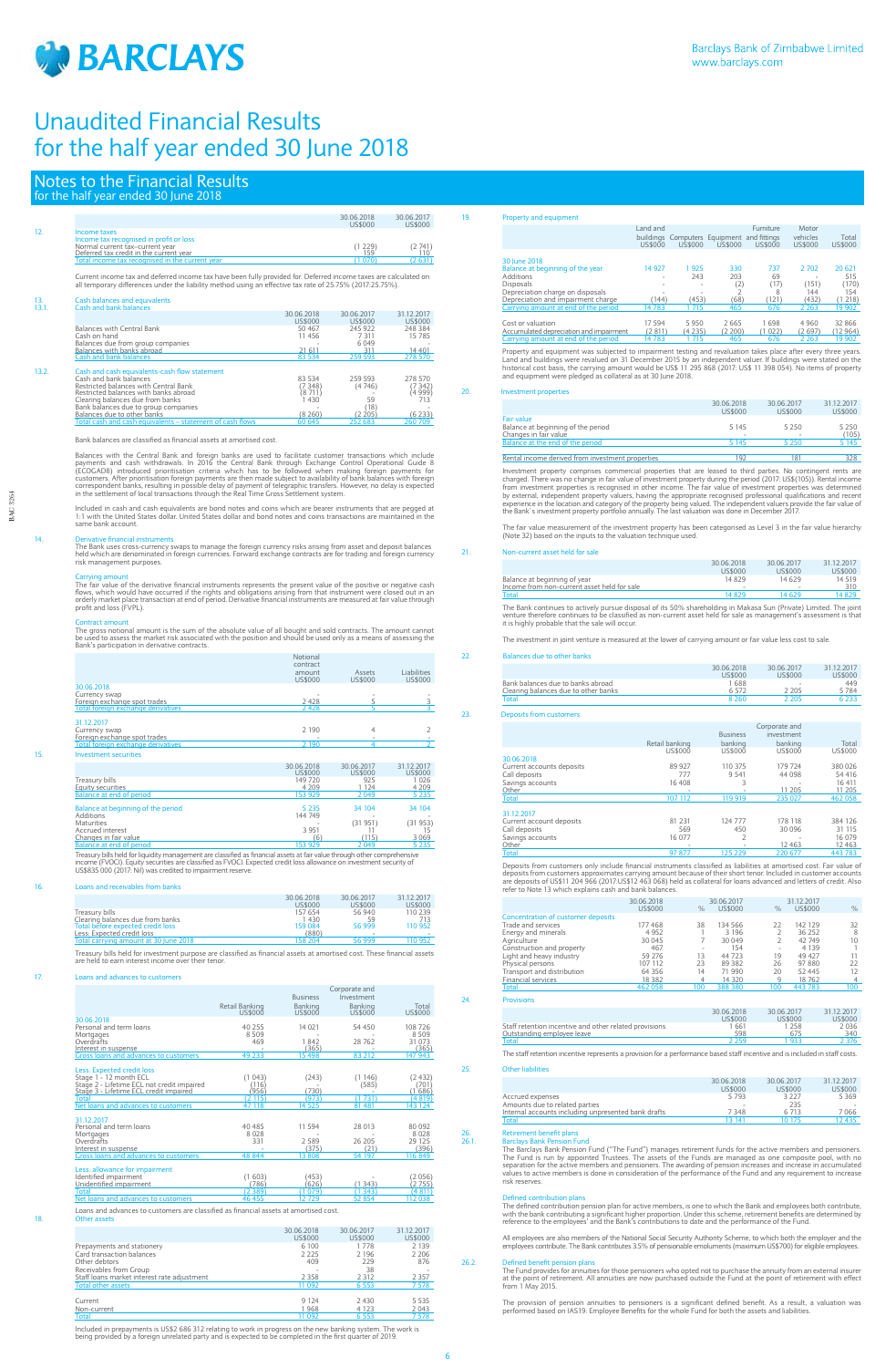

BAC 3264

BAC 3264

## Notes to the Financial Results for the half year ended 30 June 2018

## Summary of the valuation is shown below:

|                                                         | 31.12.2018 | 30.06.2017 | 31.12.2017 |
|---------------------------------------------------------|------------|------------|------------|
|                                                         | US\$000    | US\$000    | US\$000    |
| Present value of pensioner obligation (defined benefit) |            |            |            |
| (valued as at 31 December 2017)                         | 17 248     | 17 191     | 17 248     |
| Active members liability (defined contribution)         | 32 0 85    | 25 1 29    | 34 746     |
| Deferred pensioners                                     | 4 1 5 1    | 3613       | 4 7 0 2    |
| Other liabilities - risk pools                          | 1 323      | 1 0 9 0    | 1 3 2 3    |
| Other sundry liabilities                                | 1 0 3 7    | 828        | 943        |
| <b>Total liabilities</b>                                | 55 844     | 47 851     | 58 962     |
| <b>Total assets</b>                                     | 68770      | 52 602     | 68 68 6    |
| Net surplus (attributable to the Fund)                  | 12926      | 4 7 5 1    | 9 7 24     |

This surplus is attributable to the Fund and the Trustees have discretion as to the application and appropriation of the surplus. The surplus could not be recognised as an asset by the Bank because the Bank will not receive any future<br>benefits from the surplus in the form of contribution holidays or refunds as per the Fund rules. In addi arising from reduced contributions or contribution holiday.

<u>Total</u><br>The total authorised number of ordinary shares at year end was 5 billion (2017:5 billion). The Bank's shares have a<br>nominal value of USc0.01 from date of issue in United States dollars. The unissued share tapital i Stock Exchange listing requirements and the Articles and Memorandum of Association of the Bank.

## Impairment reserve

## 27. Share Capital and reserves Authorised share capital

|                                                                                     | 30.06.2018<br>US\$000 | 31.12.2017<br>US\$000 |
|-------------------------------------------------------------------------------------|-----------------------|-----------------------|
| 5 000 000 000 (2017: 5 000 000 000) ordinary shares of USc0.01 per share.           | 500                   | 500                   |
| Issued share capital                                                                |                       |                       |
| 2 155 630 176 (2017: 2 155 630 176) ordinary shares of USc0.01 per share per share. | 215                   | 215                   |
| Share premium                                                                       | 23 764                | 23 764                |

### **Financial instruments** Classification of financial instruments

|                                      | 30.06.2018<br><b>US\$000</b> | 31.12.2017<br>US\$000 |
|--------------------------------------|------------------------------|-----------------------|
| Impairment on FVOCI financial assets | 835                          | $\sim$                |
| Total at 30 June 2018                |                              |                       |

Impairment reserve constitutes impairment on FVOCI debt securities. The fair value loss on FVOCI financial assets is included in other comprehensive income.

### Non-distributable reserve

This relates to the balance of currency translation reserves not recapitalised into share capital and share premium arising from the fair valuation of assets and liabilities on 1 January 2009 when the Bank adopted the United States of America dollar as the functional and presentation currency.

Fair value through other comprehensive income reserve<br>This relates to fair value movements on investment securities held at fair value through OCI which include equity and<br>debt securities. The impairment charge on these as

Financial risk management objectives<br>The Bank's business involves taking on risks in a targeted manner and managing them professionally. The core<br>functions of the Bank's risk management are to identify all key risks for th systems to reflect changes in markets, products and best market practice.

The Bank's aim is to achieve an appropriate balance between risk and return and minimise potential adverse effects on the Bank's financial performance

The Bank defines risk as the possibility of losses or profits foregone, which may be caused by internal or external<br>factors. The Board provides written principles for overall risk management, as well as written policies co

Revaluation reserve Revaluation movement on property and equipment is classified under revaluation reserve. Additional detail on revaluation of assets is contained in Note 19.

Share based payment reserve<br>The fair value of share options granted to employees is classified under share based payment reserve. The reserve is<br>reduced when the employees exercise their share options.

- 
- \* to comply with the capital requirements set by the banking regulators;<br>\* to safeguard the Bank's ability to continue as a going concern so that it can continue to provide returns for<br>shareholders and benefits to customer
- to maintain a strong capital base to support the development of its business.

|                                        |                |                | Financial               |                |                |
|----------------------------------------|----------------|----------------|-------------------------|----------------|----------------|
|                                        |                |                | assets at               |                |                |
|                                        |                |                | fair value              |                |                |
|                                        | Financial      |                |                         |                |                |
|                                        | assets at      |                | through other           |                |                |
|                                        | fair value     |                | Financial comprehensive | Financial      |                |
|                                        | through        | assets at      | income                  | liabilities at |                |
|                                        |                |                |                         |                |                |
|                                        | profit and     | amortised      | (Investment)            | amortised      |                |
|                                        | loss           | cost           | securities)             | cost           | Total          |
|                                        | <b>US\$000</b> | <b>US\$000</b> | US\$000                 | <b>US\$000</b> | <b>US\$000</b> |
| Assets - 30 June 2018                  |                |                |                         |                |                |
| Cash and bank balances                 |                | 83 534         |                         |                | 83 534         |
| Loans and advances to customers        |                | 143 124        |                         |                | 143 124        |
| Treasury bills                         |                | 156 774        | 149 720                 |                | 306 494        |
| Unquoted equity securities             |                |                | 4 2 0 9                 |                | 4 2 0 9        |
| Clearing balances due from other banks |                | 1 4 3 0        |                         |                | 1430           |
| Other assets                           |                | 2634           |                         |                | 2634           |
| Derivative financial assets            | 5              |                |                         |                | 5              |
| <b>Total</b>                           | 5              | 387 496        | 153 929                 |                | 541 430        |
|                                        |                |                |                         |                |                |
| Liabilities - 30 June 2018             |                |                |                         |                |                |
| Deposits from customers                |                |                |                         | 462 058        | 462 058        |
| Deposits from other banks              |                |                |                         | 8 2 6 0        | 8 2 6 0        |
| Derivative financial assets            | 3              |                |                         |                | 3              |
| Bank balances due to group companies   |                |                |                         |                |                |
| <b>Total</b>                           | ٩              |                |                         | 470 318        | 470 321        |
|                                        |                |                | Financial               |                |                |
|                                        |                |                |                         |                |                |
|                                        |                |                | assets at               |                |                |
|                                        | Financial      |                | fair value              |                |                |
|                                        | assets at      |                | through other           |                |                |
|                                        | fair value     |                | Financial comprehensive | Financial      |                |
|                                        |                |                |                         |                |                |
|                                        | through        | assets at      | income                  | liabilities at |                |
|                                        | profit and     | amortised      | (Investment)            | amortised      |                |
|                                        | loss           |                | securities)<br>cost     | cost           | Total          |
|                                        | <b>US\$000</b> | US\$000        | US\$000                 | US\$000        | <b>US\$000</b> |
| Assets - 31 December 2017              |                |                |                         |                |                |
| Cash and bank balances                 |                | 278 570        |                         |                | 278 570        |
| Loans and advances to customers        |                | 112 038        |                         |                | 112 038        |
| Treasury bills                         |                | 110 239        |                         | 1026           | 111 265        |
| Unquoted equity securities             |                |                |                         | 4 2 0 9        | 4 2 0 9        |
| Clearing balances due from other banks |                |                | 713                     |                | 713            |
| <b>Currency swaps</b>                  | 4              |                |                         |                | 4              |
|                                        |                | $F01$ $F0$     |                         | $F$ $22F$      | FAC.700        |

Credit risk capital is subject to guidelines provided by the regulator which are based on Basel 1 principles. On this approach the banking book exposures are categorised into broad classes of assets with different underlying risk<br>characteristics. Risk components are transformed into risk weighted assets using predetermined exposure and lo

Market risk capital is assessed using the standardised approach, based on regulatory guidelines which consider<br>the risk characteristics of assets. Risk components are transformed into risk weighted assets and therefore cap

Operational risk capital is assessed using the standardised approach. This approach is tied to average gross income<br>over three years per regulated business lines as indicator of scale of operations. Total capital charge fo

Liabilities – 31 December 2017 Customer Deposits - - - 443 783 443 783 Balances due to other banks - - - 6 233 6 233 Currency swaps <sup>3</sup> - - - <sup>2</sup> Total <sup>2</sup> - - 450 016 450 018

Non trading book primarily arises from the interest rate management of the Bank's retail and commercial banking assets and liabilities

Market risk m

The risks arising from financial instruments to which the Bank is exposed include among other risks credit risk, liquidity risk, market risk and operational risk.

## $29.1.$  Capital risk m

Foreign exchange stress risk (currency stress) is the potential loss against the Bank if there is a large foreign exchange nent (expected once in every five years).

Capital risk – is the risk that the Bank is unable to maintain adequate levels of capital which could lead to an inability to support business activity or failure to meet regulatory requirements

The Bank's objectives when managing capital, which is a broader concept than the 'equity' on the face of the statement of financial position, are:

Economic capital methodologies are used to calculate risk sensitive capital allocations for businesses incurring market risk. Consequently the businesses incur capital charges related to their market risk.

29.2.1. Interest rate risk Interest rate risk is the risk that the Bank will be adversely affected by changes in the level or volatility of market interest rates. The Bank is exposed to various risks associated with the effects of fluctuations in the prevailing levels<br>of market interest rates on its financial position and cash flows. The responsibility of managing in of management committees. Through this process, the Bank monitors compliance within the overall risk policy<br>framework and ensures that the framework is kept up to date. Risk management information is provided on a regular<br>

Capital adequacy and the use of regulatory capital are monitored by the Bank's management and the Directors, employing techniques based on guidelines developed by the Basel Committee as implemented by the Reserve Bank of Zimbabwe for supervisory purposes. The Bank's regulatory capital is managed by management and comprises three tiers;

- Tier 1 Capital: comprises contributed capital, accumulated profits, share based payment reserve and currency translation reserve and other fair value reserves.
- Tier 2 Capital: comprises impairment allowance, revaluation reserve and part of currency translation reserve. Tier 3 Capital: comprises operational and market risk capital.

The Reserve Bank of Zimbabwe requires each bank to maintain a core capital adequacy ratio of 8% and total capital adequacy ratio of 12%. The table below summarises the composition of regulatory capital and the ratios of the Bank. 30.06.2018 30.06.2017 31.12.2017

|                                                               | US\$000  | US\$000 | US\$000 |
|---------------------------------------------------------------|----------|---------|---------|
| Share capital                                                 | 215      | 215     | 215     |
| Share premium                                                 | 23 764   | 23 642  | 23 764  |
| Retained earnings                                             | 62 2 2 4 | 38 0 23 | 48 960  |
| Share based payment reserve                                   | 1 2 2 7  | 1 1 9 6 | 1 2 0 5 |
| Impairment reserve                                            | 835      |         |         |
| Fair value through other comprehensive income reserve         | 3 0 1 0  | 330     | 2 9 3 0 |
| Currency translation reserve                                  | 3 5 0 8  | 3 5 0 8 | 3 5 0 8 |
| <b>Total core capital</b>                                     | 94 783   | 66 914  | 80 5 82 |
| Less market and operational risk capital                      | (15341)  | (9 235) | (10087) |
| <b>Tier 1 capital</b>                                         | 79 442   | 57 679  | 70 495  |
| Currency translation reserve                                  | 4 2 7 7  | 4 2 7 7 | 4 2 7 7 |
| Revaluation reserve                                           | 3 4 2 5  | 3488    | 3456    |
| General provisions (limited to 1.25% of risk weighted assets) | 2 4 3 2  | 2412    | 2755    |
| <b>Tier 2 capital</b>                                         | 10 134   | 10 177  | 10488   |
|                                                               |          |         |         |
| Total tier 1 & 2 capital                                      | 89 576   | 67856   | 80 983  |
|                                                               |          |         |         |
| Market risk                                                   | 2766     | 521     | 1 0 0 3 |
| Operational risk                                              | 12 574   | 8715    | 9084    |
| <b>Tier 3 capital</b>                                         | 15 340   | 9 2 3 6 | 10 087  |
| Total tier 1 and 2 & 3 capital base                           | 104 916  | 77092   | 91 070  |
| Less deductions from capital                                  | (4209)   | (1152)  | (4218)  |
| <b>Total capital base</b>                                     | 100 707  | 75 940  | 86 852  |
| Credit risk weighted assets                                   | 205 115  | 183 947 | 182 526 |
| Operational risk equivalent assets                            | 157 181  | 108 934 | 113 545 |
| Market risk equivalent assets                                 | 34 580   | 6 5 1 0 | 12 539  |
| Total risk weighted assets (RWAs)                             | 396 876  | 299 391 | 308 610 |
| Tier 1 capital ratio                                          | 20%      | 19%     | 23%     |
| Tier 1 and 2 capital ratio                                    | 23%      | 23%     | 27%     |
| Total capital adequacy ratio                                  | 25%      | 25%     | 29%     |
|                                                               |          |         |         |

## 29.2. Market risk

The Bank takes on exposure to market risks, which is the risk that the fair value or future cash flows of a financial instrument will fluctuate because of changes in market prices. Market risks arise from open positions in interest<br>rate, currency and equity products, all of which are exposed to general and specific market movements and ch in the level of volatility of market rates or prices such as interest rates, credit spreads, foreign exchange rates and equity prices.

The Bank separates exposures to market risk into either trading or banking book. Trading portfolios include those positions arising from market–making transactions where the Bank acts as principal with clients or with the market; this is mainly to support client trading activity.

The objective of market risk measurement is to manage and control market risk exposures within acceptable limits while optimising the return on risk.

The measurement techniques used to measure and control market risk include:

Value at Risk ("DVaR'

The Bank applies a 'value at risk' ("VaR") methodology to its banking portfolios to estimate the market risk of positions held if current positions were to be held unchanged for one business day.

Value at Risk is a statistically based estimate of the potential loss on the current portfolio from adverse market movements. It expresses the maximum amount the Bank might lose but only to a certain level of confidence. There<br>is therefore a statistical probability that actual loss could be greater than the 'VaR' estimate. The 'VaR' mo assumptions on the pattern of market movements based on historical holding periods. The use of this approach<br>does not prevent losses outside of these limits in the event of more significant market movements. 'DVaR' is an<br>e held unchanged for one business day, measured to a confidence of 99%. Daily losses exceeding the 'DVaR' figure are likely to occur, on average twice in every 100 business days.

## (ii) Stress tests

Stress tests provide an indication of losses that could arise in extreme positions.

The table below summarises the DVaR statistics for the Bank relating to currency stress.

| One day risk                     | High    | Medium  | Low     | Year-end |
|----------------------------------|---------|---------|---------|----------|
| Type of risk or activity         | US\$000 | US\$000 | US\$000 | US\$000  |
| Currency VaR at 30 June 2018     |         |         |         |          |
| Currency VaR at 31 December 2017 |         |         |         |          |
|                                  |         |         |         |          |
| Two week risk                    | High    | Medium  | Low     | Year-end |
| Type of risk or activity         | US\$000 | US\$000 | US\$000 | US\$000  |
| Currency VaR at 30 June 2018     |         |         |         |          |
| Currency VaR at 31 December 2017 |         |         |         |          |

ALCO closely monitors this risk. The Bank is satisfied with its risk management processes and systems in place which have enabled the Bank to minimise losses.

Net interest income sensitivity ("NII") NII measures the sensitivity of annual earnings to changes in interest rates. NII is calculated at a 10% change in interest rates.

The Bank's interest income sensitivity is shown below:

|                                    | 30.06.2018                            | 31.12.2017     |
|------------------------------------|---------------------------------------|----------------|
|                                    | Impact on earnings Impact on earnings |                |
| Changes in interest                | US\$000                               | <b>US\$000</b> |
| 1000bps increase in interest rates | 16 316                                | 22623          |
| 1000bps decrease in interest rates | (16, 316)                             | (22623)        |
| <b>Benchmark</b>                   |                                       |                |

### (iii) Economic capital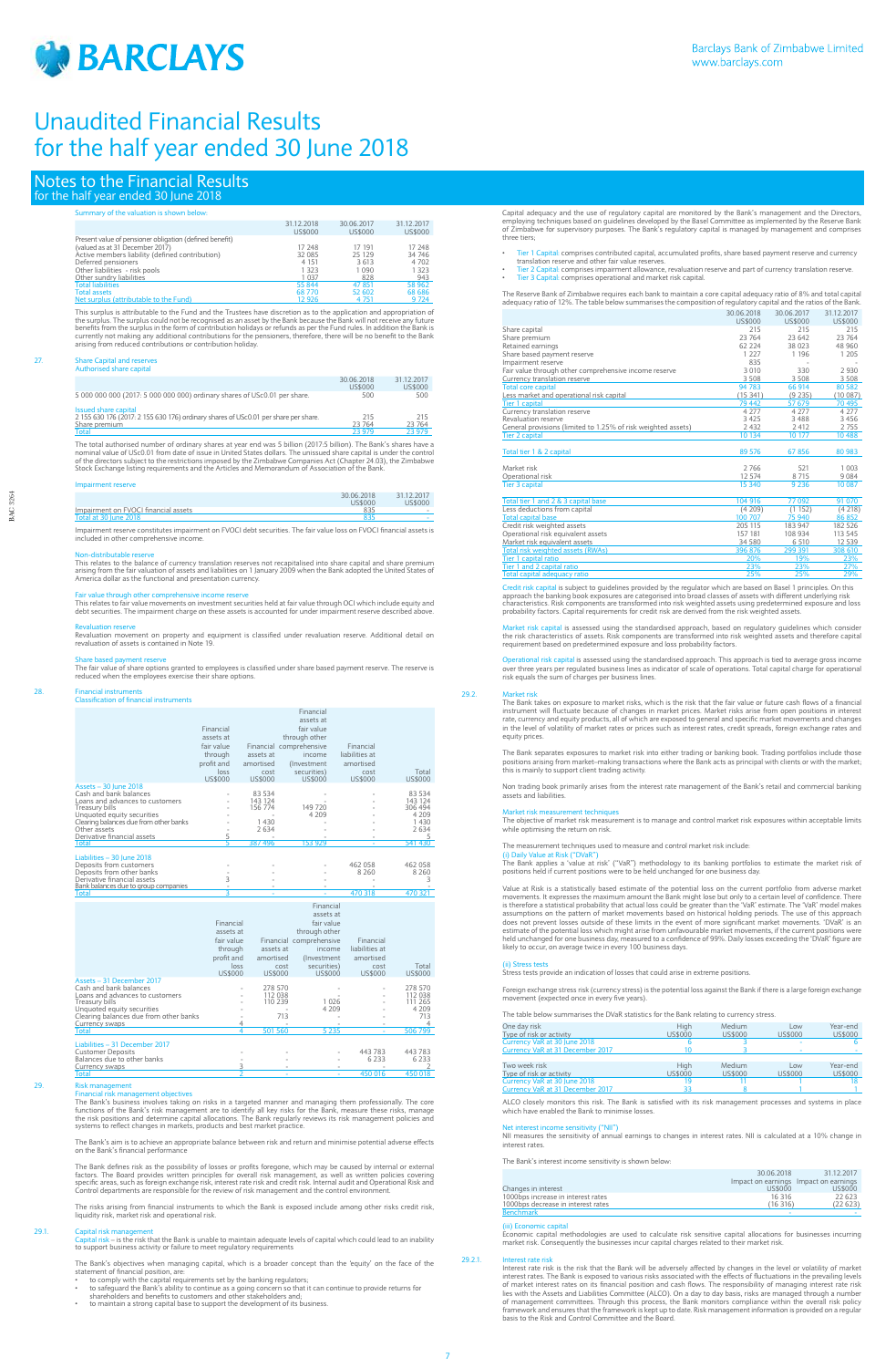

## Notes to the Financial Results for the half year ended 30 June 2018

## The table below summarises the Bank's interest rate risk exposure.

|                                  |           |            |         |                 |          |         | Non-     |         |
|----------------------------------|-----------|------------|---------|-----------------|----------|---------|----------|---------|
|                                  | Up to $1$ | $1$ to $3$ |         | 3 to 6 6 months | $1$ to 5 | Over 5  | interest |         |
|                                  | month     | months     | months  | to 1 year       | years    | years   | bearing  | Total   |
| 30 June 2018                     | US\$000   | US\$000    | US\$000 | US\$000         | US\$000  | US\$000 | US\$000  | US\$000 |
| <b>Assets</b>                    |           |            |         |                 |          |         |          |         |
| Cash and bank balances           | 83 534    |            |         |                 |          |         |          | 83 534  |
| Derivative assets                |           |            |         |                 |          |         | 5        | 5       |
| Investment securities            | 76 335    |            |         | 73 384          |          |         | 4 2 0 9  | 153 929 |
| Loans and receivables from banks | 16 928    | 83 5 68    | 54 488  | 3 2 2 0         |          |         |          | 158 204 |
| Loans and advances to customers  | 143 124   |            |         |                 |          |         |          | 143 124 |
| Other assets                     |           |            |         |                 |          | ۰       | 11 092   | 11 092  |
| Property and equipment           |           |            |         |                 |          |         | 19 902   | 19 902  |
| Investment property              |           |            |         |                 |          |         | 5 1 4 5  | 5 1 4 5 |
| Non-current assets held for sale |           |            |         |                 |          |         | 14 8 29  | 14 829  |
| Current tax assets               |           |            |         |                 |          |         | 645      | 645     |
| <b>Total assets</b>              | 319 921   | 83 5 68    | 54 489  | 76 604          |          |         | 55 827   | 590 409 |
| <b>Liabilities</b>               |           |            |         |                 |          |         |          |         |
| Derivative liabilities           |           |            |         |                 |          |         | 3        |         |
| Balances due to other banks      | 8 2 6 0   |            |         |                 |          |         |          | 8 2 6 0 |
| Deposits from customers          | 446 253   | 14 5 4 5   | 151     | 1 1 0 9         |          |         |          | 462 058 |
| Provisions                       |           |            |         |                 |          |         | 2 2 5 9  | 2 2 5 9 |
| Other liabilities                |           |            |         |                 |          | ۰       | 13 141   | 13 141  |
| Deferred income tax liabilities  |           |            |         |                 |          |         | 2 2 0 3  | 2 2 0 3 |
| Total liabilities                | 454 513   | 14 545     | 151     | 1 109           |          |         | 17.606   | 487 974 |

29.2.2. Foreign exchange risk<br>This is a risk that the value of a financial liability or asset denominated in foreign currency will fluctuate due to<br>changes in the exchange rate. The Bank takes on exposures to the effects o Daily Value at Risk techniques and Stress tests. In addition mismatches on foreign exchange assets and liabilities are<br>minimised through the daily monitoring of the net foreign exchange exposure by treasury. Currency swaps

erest rate re-pricing gap (134 592) 69 023 54 338 75 495 - 38 221 102 485<br>mulative gap (134 592) (65 569) (11 231) 64 264 64 264 64 264 102 485

29.3. Credit risk<br>Credit risk is the risk of financial loss should the Bank's customers, clients or market counterparties fail to fulfil their<br>contractual obligations to the Bank. The Bank actively seeks to originate and m credit risk that the Bank faces arises mainly from corporate and retail loans advances and counterparty credit risk<br>arising from derivative contracts entered into with our clients. Other sources of credit risk arise from t banks. Credit risk management objectives are;

- Supporting the achievement of sustainable asset and revenue growth in line with our risk parameters Operating sound credit granting processes and monitoring credit risk using appropriate models to assist decision making
- Ensure credit risk taking is based on sound credit risk management principles and controls
- Continually improving collection and recovery

a) Risk limit and mitigation policies<br>The Bank uses a range of policies and practices to mitigate credit risk. These include credit scoring, marking limits against counter parties, credit insurance, and monitoring cashflows and utilisation against limit and collatera

The table below summarises the Bank's financial instruments at carrying amounts, categorised by currency.

- Principal collateral types used for loans and advances are:
- Mortgages over residential and commercial properties; and
- Charges over business assets such as premises, inventory and accounts receivable, moveable assets and shares. Cash cove

| At 30 lune 2018                                                                                                                                                                                             | <b>USD</b><br>US\$000                                      | <b>GBP</b><br>(USD eauiv)<br>US\$000 | Rand<br>(USD equiv)<br>US\$000    | Other foreign<br>currency<br>(USD equiv)<br>US\$000 | Total<br>US\$000                                                |
|-------------------------------------------------------------------------------------------------------------------------------------------------------------------------------------------------------------|------------------------------------------------------------|--------------------------------------|-----------------------------------|-----------------------------------------------------|-----------------------------------------------------------------|
| <b>Assets</b><br>Cash and bank balances<br>Derivative financial instruments<br>Investment securities<br>Loans and receivables from banks<br>Loans and advances to customers<br>Other assets<br>Total assets | 82 389<br>153 929<br>158 204<br>143 124<br>2634<br>540 280 | 46<br>46                             | 973<br>973                        | 126<br>5<br>131                                     | 83 534<br>5<br>153 929<br>158 204<br>143 124<br>2634<br>541 430 |
| <b>Liabilities</b><br>Derivative financial instrument<br>Balances due to other banks<br>Deposits from customers<br>Other liabilities<br><b>Total liabilities</b><br>Net currency positions                  | 6586<br>457 437<br>3 141<br>477 164<br>63 116              | 1 001<br>001<br>(955)                | 1455<br>2 2 0 8<br>3663<br>(2690) | 219<br>1412<br>634<br>(1503)                        | 8 2 6 0<br>462 058<br>13 141<br>483 462<br>57 968               |

IFRS9 outlines a 'three-stage' model for impairment based on changes in credit quality since initial recognition as arised belo

The probability of default (PD) is the likelihood of a borrower defaulting on its financial obligation (as per "Definition<br>of default and credit-impaired" below), either over the next 12 months (12M PD), or over the remain determined at portfolio level and segmented into various products.

The legal department is responsible for conducting sufficient legal review to confirm that the approved collateral is legally effective. Ratio of value of loan to value of security is assessed on grant date and continuously monitored.

## b) Credit risk grading

For debt securities in the treasury portfolio and interbank exposures, performance of the counterparty is monitored<br>for any indication of default. PDs for such exposures are determined based on benchmarked national ratings are derived using those external credit ratings.

Exposure at default (EAD) is the amount the Bank expects to be owed at the time of default, over the next 12 months (12M EAD) or over the remaining lifetime (Lifetime EAD). For a revolving commitment, the EAD includes the

Loss given default (LGD) represents the Bank's expectation of the extent of loss on a defaulted exposure. LGD<br>varies by type of counterparty, type and seniority of claim and availability of collateral or other credit suppo 12 months and Lifetime LGD is the percentage of loss expected to be made if the default occurs over the remaining<br>expected lifetime of the loan. LGD is modelled based on historical data. LGD for sovereign exposure is based

Corporate Exposures The Bank uses internal credit risk gradings that reflect its assessment of the probability of default of individual counterparties. The Bank use internal rating models tailored to the various categories of counterparty. Borrower and<br>loan specific information collected at the time of application (such as level of collateral; and turnover the final internal credit rating for each exposure. This allows for considerations which may not be captured as part of the other data inputs into the model.

The credit scores from this model are mapped to the regulatory scale with 10 grades. A relationship manager will<br>incorporate any updated or new information/credit assessments into the credit system on an ongoing basis. In<br> from sources such as public financial statements. This will determine the updated internal credit rating. Corporate<br>exposures are monitored by grading exposures into early warning list for those customers who are believed

Retail exposures<br>After the date of initial recognition, for retail business, the payment behaviour of the borrower is monitored on a<br>periodic basis to develop a behavioural internal credit rating. Any other known informati into the behavioural internal credit rating. These ratings are reflected on the following delinquency bucket; Neither<br>past due nor impaired (Bucket 0); 1day to 30 days past due (Bucket 1); 30 days to 60 days past due (Buck

- ECLs are measured based on expected credit losses on a lifetime basis. This is measured on the following exposures.<br>• All credit impaired/ in default corporate and retail loans and advances to banks and other debt se
- 
- 
- Exposures which are 90 days+ past due These are a product of default PD, lifetime LGD and EAD.

When determining whether the credit risk of a financial asset has increased significantly since initial recognition and<br>when estimating ECLs, the Bank considers reasonable and supportable information that is relevant and a Bank's historical experience and informed credit assessment and including forward-looking information.

- Significant increase in credit risk Quantitative measures<br>• Corporate loans if the loan is reclassified from regulatory grades 1 3 to grades 4 7<br>• Retail loans if the loan is reclassified from buckets
- Treasury exposures which are past due.
- se in credit risk Qualitative measures retail
- Extension of credit terms Retrenchment/ dismissal of employee
- 
- Employer facing financial difficulties Salary diversion.
- Significant increase in credit risk Qualitative measures corporate and treasury Borrower is on Early Warning list 1&2 (EWL 1 and EWL2)
- 
- Significant adverse changes in business, financial or economic conditions in which the borrower operates in<br>- Actual or expected forbearance or restructuring of debt<br>- Early signs of cashflow/liquidity problems such as d
- 
- 
- 
- Qualifying modified loans Delay in settlement of obligations.
- The assessment of significant increase in credit risk incorporates forward looking information and is performed on a<br>monthly basis at a portfolio level for all retail loans. Corporate and treasury exposures are assessed in

e) Default The Bank considers a financial asset to be in default when: • The borrower is unlikely to pay its credit obligations to the Bank in full, without recourse by the Bank to actions<br>- Such as realising security (if any is held); or<br>The financial asset is more than 90 days past due.

## rmation incorporated in the ECL models

The assessment of SICR and the calculation of ECLs both incorporate forward-looking information. The Bank has<br>performed historical analysis and identified the key economic variables impacting credit risk and expected credi

- A financial instrument that is not credit-impaired on initial recognition is classified in 'Stage 1' and has its credit
- risk continuously monitored by the Bank. If a significant increase in credit risk ('SICR') since initial recognition is identified, the financial instrument is moved to 'Stage 2' but is not yet deemed to be credit-impaired. Please refer to note 29.3(d) below for a<br>description of how the Bank determines when a significant increase in credit risk has occurred.<br>If the financial inst
- life time ECLs default below for a description of how the Bank defines credit-impaired and default.

The expected credit loss (ECL) is measured on either a 12 - month (12M) or Lifetime basis depending on whether a<br>significant increase in credit risk has occurred since initial recognition or whether an asset is considered significant increase in credit risk has occurred since initial recognition or whether an asset is considered to be credit-<br>impaired. Expected credit losses are the discounted product of the Probability of Default (PD), Exp These economic variables and their associated impact on the ECL vary by financial instrument. Expert judgment has also been applied in this process. Forecasts of these economic variables (the "base economic scenario") are<br>sourced from Reserve Bank Monetary Policy, Ministry of Finance Fiscal updates, World Bank/ IMF and BMI Researc

After five years, to project the economic variables out for the full remaining lifetime of each instrument, a mean reversion approach has been used, which means that economic variables tend to either a long run average rate (e.g.<br>a long run average growth rate (e.g. GDP) over a period of two to five years. The impact of these economic

g) Write – offs - The Bank will write off retail accounts following charge off of the account if the equivalent of an instalment is not constant in the equivalent of an instalment is not covered cumulatively over a 12-mont

ECL model governance<br>The models used for PD, EAD and LGD calculations are governed on a day to day through the Impairments<br>Committee. This committee comprises of senior managers in risk, finance and the business. Decisions

## cted credit losses measurement (ECLs)

PDs modelled using historical data are then adjusted for forward looking factors. PDs are mapped into regulatory grades as follows:

### Corporate exposures

|  |                      | Stage 1   12 Month PD   Central Bank Account Grades 1 to 3 or Barclays Grade Good Book, or Pass                   |
|--|----------------------|-------------------------------------------------------------------------------------------------------------------|
|  |                      | Stage 2   Life Time PD   Central Bank Account Grades 4 to 7, or Barclays Grades EWL 1 & EWL 2, or Special Mention |
|  |                      | Central Bank Account Grade 8 to 10, or Barclays Grades EWL 3 & Classified, or                                     |
|  | Stage 3   Default PD | Substandard, or worse                                                                                             |

## Retail exposures

| Stage 1   12 Month PD  | Barclays grades bucket 0 & bucket 1, or good book & pass |
|------------------------|----------------------------------------------------------|
| Stage 2   Life Time PD | Barclays grades bucket 2 & bucket 3, or special mention  |
| Stage 3   Default PD   | Barclays grade bucket 4, or substandard, or worse        |

### ury exposures

## i) 12 month ECLs; (Stage 1 - no increase in credit risk)

ECLs measured at an amount equal to the portion of lifetime expected credit losses that result from default events<br>possible within the next 12 months. The 12 month ECL is calculated for the following exposures<br>• Corporate

- 
- 
- These are a product of 12 months PD, 12 months LGD and EAD.

- ii) Life time ECLs (Stage 2 significant increase in credit risk refer to 29.3d)<br>ECLs are measured based on expected credit losses on a lifetime basis. It is measured for the following exposures;<br>
► Corporate loans with
- 
- 
- 

## iii) Life time ECLs (Stage 3 - default)

## d) Significant increase in credit risk (SICR)

Board Risk, Board Loans and Board Audit Committee. Credit risk processes from origination to monitoring and other operational processes around impairments now take into cognisance IFRS9 requirements.

## num exposure to credit risk by credit quality grade before credit enhancen

|                               | Internal<br>grade Stage | ECI. | Loans<br>and<br><b>Advances</b> | Loans and<br>advances<br>to<br>to banks customers | Guarantees<br>provided   | Investment<br>securities | Bank<br>balances | Other<br>assets | Total            |
|-------------------------------|-------------------------|------|---------------------------------|---------------------------------------------------|--------------------------|--------------------------|------------------|-----------------|------------------|
| 30 lune 2018                  |                         |      | <b>US\$000</b>                  | <b>US\$000</b>                                    | <b>US\$000</b>           | <b>US\$000</b>           | <b>US\$000</b>   | US\$000 US\$000 |                  |
| <b>Credit exposure</b>        |                         |      |                                 |                                                   |                          |                          |                  |                 |                  |
| Neither past due nor impaired | $1 - 3$                 |      | 159 084                         | 137 749                                           | 13 25 9                  | 149 720                  | 72 078           |                 | 2 6 34 5 34 5 24 |
| Standard monitoring           | $4 - 7$                 |      | ٠                               | 8 3 6 7                                           | $\overline{\phantom{a}}$ |                          |                  | $\overline{a}$  | 8 3 6 7          |
| Non-performing loans          | $8 - 10$                | 3    | ٠                               | 2 1 9 2                                           |                          | $\sim$                   | ۰                | $\overline{a}$  | 2 1 9 2          |
| <b>Gross exposure</b>         |                         |      | 159 084                         | 148308                                            | 13 2 5 9                 | 149720                   | 72078            |                 | 2 634 545 083    |

### 31 December 2017

### Credit exposure

| Neither past due nor impaired | 110 952                  | 113 111 | 5 4 9 0                  | 1 0 2 6 | 262 785 |                | 3 0 8 2 4 9 6 4 4 6 |
|-------------------------------|--------------------------|---------|--------------------------|---------|---------|----------------|---------------------|
| Past due but not impaired     | ٠                        | 955     | $\overline{\phantom{a}}$ | ٠       | ٠       | $\overline{a}$ | 955                 |
| Individually impaired         |                          |         |                          |         |         |                |                     |
| excluding non-performing      | ٠                        | 561     | ٠                        | ٠       | ٠       | ٠              | 561                 |
| Non-performing loans          | $\overline{\phantom{m}}$ | 2617    | $\overline{\phantom{a}}$ | ٠       | ٠       | $\mathbf{r}$   | 2 6 1 7             |
| Interest in suspense          | ٠                        | (396)   | $\overline{\phantom{a}}$ |         | ٠       | $\overline{a}$ | (396)               |
| <b>Gross exposure</b>         | 110 952                  | 116848  | 5490                     |         |         |                | 3082 500 183        |

The Bank has an internal rating scale which is mapped into the Basel II grading system. The internal rating is broadly classified into; neither past due nor impaired, standard monitoring and non-performing.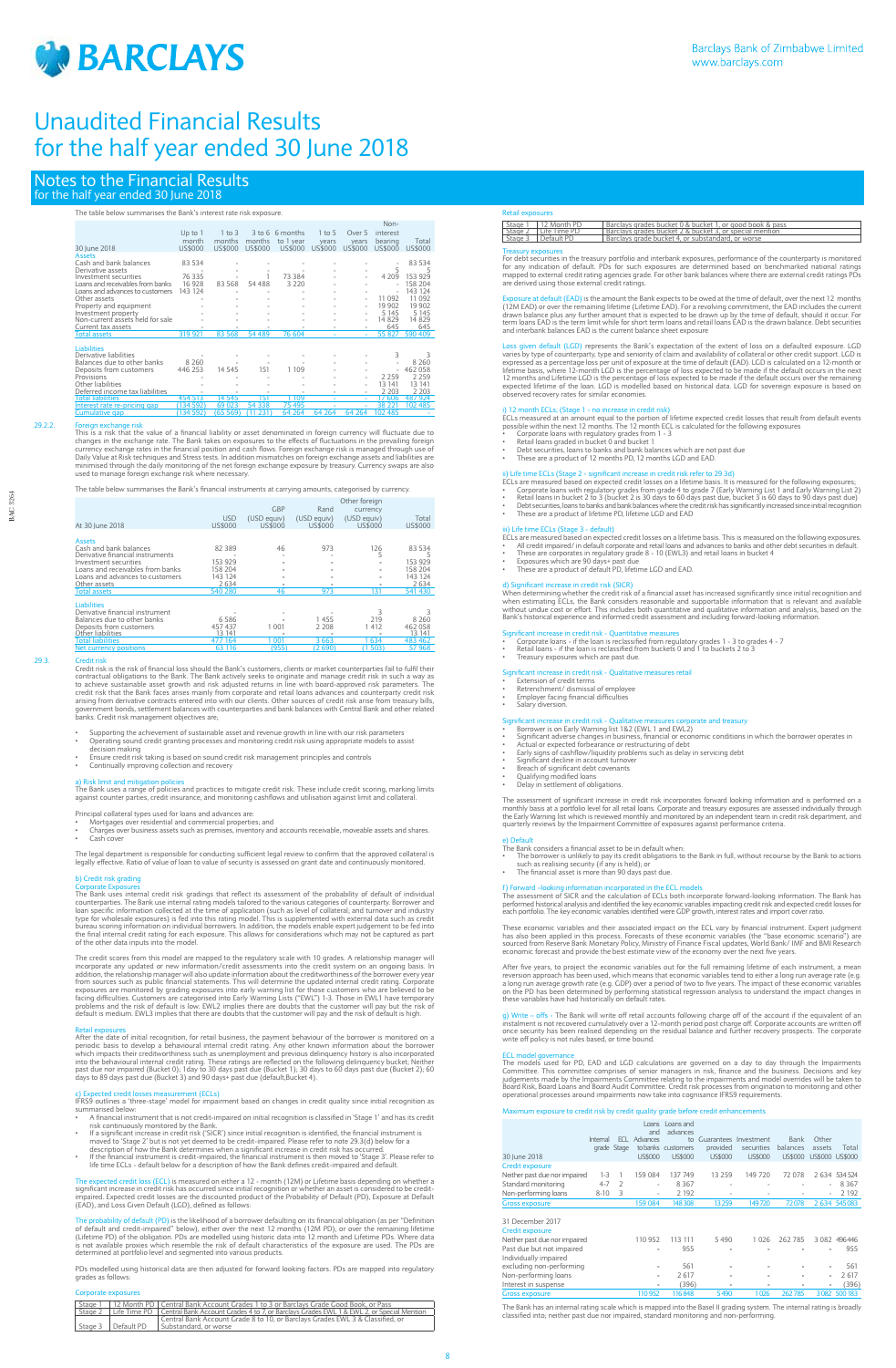

## Notes to the Financial Results for the half year ended 30 June 2018

## either past due nor impaired

Loans and advances neither past due nor impaired and which are not part of renegotiated loans are considered to be investment grade.

Non-performing grade<br>These are loans and overdrafts on which interest is no longer accrued or included in income unless the customer<br>pays back. These non-performing (past due) assets include balances where the principal am is due and unpaid for 90 days or more.

Standard monitoring grade These are loans and advances which are less than 90 days past due and in some cases not past due but the business has significant concern on the performance of that exposure.

Loans and advances renegotiated During the half year ended 30 June 2018, the Bank did not have any renegotiated loans and advances to customers and banks. Expected credit losses analysis and reconciliation

|                                              | Stage 1 - | Stage 2 -                 | Stage 3 -       |         |
|----------------------------------------------|-----------|---------------------------|-----------------|---------|
|                                              |           | 12 month Lifetime ECL not | Lifetime ECL    |         |
|                                              | ECL       | credit impaired           | credit impaired | Total   |
| 30 June 2018                                 | US\$000   | US\$000                   | US\$000         | US\$000 |
| Balance at beginning of the year             | 2852      | 847                       | 1621            | 5 3 2 0 |
| Movements with profit and loss impact;       |           |                           |                 |         |
| New financial assets purchased or originated | 1 2 9 5   | ۰                         | $\sim$          | 1 2 9 5 |
| Transfers from stage 2 to stage 3            | ۰         |                           | 590             | 590     |
| Transfers from stage 2 to stage 1            | ۰         | (146)                     |                 | (146)   |
| Total profit and loss impact                 | 295       | (146)                     | 590             | 1739    |
|                                              |           |                           |                 |         |

## Other movements with no profit and loss impact

ns and advances credit risk concentration

| Bad debts written off                      |         |           |           |                | (525)        | (525)                    |                |
|--------------------------------------------|---------|-----------|-----------|----------------|--------------|--------------------------|----------------|
| Balance at 30 June 2018                    |         |           | 4 1 4 7   | 701            | 1686         |                          | 6 5 3 4        |
|                                            |         |           |           |                |              |                          |                |
|                                            |         |           | Loans and |                |              |                          |                |
|                                            | Retail  | Corporate | advances  | Investment     | Other        | Bank                     |                |
| Reconciliation of ECL by exposure          | loans   | loans     | to banks  | securities     | assets       | balances                 | Total          |
|                                            | US\$000 | US\$000   | US\$000   | <b>US\$000</b> | US\$000      | US\$000                  | <b>US\$000</b> |
| Balance at the beginning of the year       | 2 3 4 2 | 2050      | 928       |                |              | ٠                        | 5 3 2 0        |
| Charge to profit and loss                  | 182     | 770       | (48)      | 835            | ٠            |                          | 1739           |
| Write offs                                 | (409)   | (116)     |           | ٠              | ٠            | ٠                        | (525)          |
| <b>Total impairment</b>                    | 2 1 1 5 | 2704      | 880       | 835            |              | ٠                        | 6 5 3 4        |
| Contribution by stage                      |         |           |           |                |              |                          |                |
| Stage 1 - 12 month ECL                     | 1 043   | 1389      | 880       | 835            |              | ٠                        | 4 1 4 7        |
| Stage 2 - Lifetime ECL not credit impaired | 116     | 585       |           |                | ۰            | ۰                        | 701            |
| Stage 3 - Lifetime ECL credit impaired     | 956     | 730       | ۰         | $\sim$         | $\sim$       | $\overline{\phantom{a}}$ | 1686           |
| <b>Total impairment</b>                    | 2 1 1 5 | 2704      | 880       | 835            |              | ٠                        | 6 5 3 4        |
|                                            |         |           |           |                |              |                          |                |
|                                            |         |           |           |                | Inidentified | <b>hantified</b>         | Total          |

|                                      | US\$000 | US\$000 US\$000 |       |
|--------------------------------------|---------|-----------------|-------|
| 31 December 2017                     |         |                 |       |
| Balance at the beginning of the year | 3 3 0 9 | 1975            | 5 284 |
| Bad debts written off                | $\sim$  | (608)           | (608) |
| Increase in impairment provision     | (554)   | 689             | 135   |
| Balance at end of the period         | 2755    | 2 056           | 4 811 |

- $\dot{\bm{\omega}}$  early warning indicators to identify the emergence of increased liquidity risk;
- To maintain a contingency funding plan that is comprehensive.

|                            | 30.06.2018<br>US\$000 | $\frac{0}{0}$ | 30.06.2017<br>US\$000 | $\%$ | 31.12.2017<br>US\$000 | $\frac{0}{c}$ |
|----------------------------|-----------------------|---------------|-----------------------|------|-----------------------|---------------|
| <b>Industry/Sector</b>     |                       |               |                       |      |                       |               |
| Trade and services         | 18 811                | 13            | 25 6 20               | 21   | 20 451                | 17            |
| Energy and minerals        | 4 1 1 7               | 3             | 8 9 7 4               | 8    | 6 2 3 9               | 5             |
| Agriculture                | 32 973                | 22            | 11 952                | 10   | 10 542                | 9             |
| Construction and property  | 655                   | ۰             | 1742                  |      | 1 201                 |               |
| Light and heavy industry   | 34 072                | 23            | 13 144                | 11   | 21 672                | 18            |
| Physical persons           | 49 2 32               | 33            | 48 457                | 41   | 48 844                | 43            |
| Transport and distribution | 8448                  | 6             | 9606                  | 8    | 8 2 9 6               | 7             |
| <b>Total</b>               | 148 308               | 100           | 119 495               | 100  | 117 245               | 100           |

|                                                              | <b>Total loans</b><br><b>US\$000</b> | Past due/<br>Impaired<br>loans<br>US\$000 | Write offs/<br>(recoveries) | Impairment<br>allowance<br><b>US\$000</b> |
|--------------------------------------------------------------|--------------------------------------|-------------------------------------------|-----------------------------|-------------------------------------------|
| 30 June 2018                                                 |                                      |                                           |                             |                                           |
| Industry/Sector<br>Trade and services<br>Energy and minerals | 18 811<br>4 1 1 7                    |                                           | ٠                           |                                           |
| Agriculture                                                  | 32 973                               | 880                                       | 116                         | 730                                       |
| Construction and property                                    | 655                                  | ٠                                         | $\overline{\phantom{a}}$    | ٠                                         |
| Light and heavy industry                                     | 34 072                               |                                           |                             | ٠                                         |
| Physical persons                                             | 49 2 3 2                             | 1 3 1 2                                   | 409                         | 956                                       |
| Transport and distribution                                   | 8448                                 | $\overline{\phantom{a}}$                  | $\sim$                      |                                           |
| Gross value at 30 June 2018                                  | 148 308                              | 2 1 9 2                                   | 525                         | 1686                                      |
|                                                              |                                      |                                           |                             |                                           |

## 29.5

Liquidity risk is the risk that the Bank may fail to meet its payment obligations when they fall due and to replace funds when they are withdrawn, the consequences of which may be the failure to meet the obligations to repay deposits<br>and fulfil commitments to lend. Liquidity risk is inherent in all banking operations and can be affected by a Bank specific and market wide events. The efficient management of liquidity is essential to the Bank in maintaining confidence in the financial markets and ensuring that the business is sustainable.

Ultimate responsibility for liquidity risk management rests with the board of directors, which has established an appropriate liquidity risk management framework for the management of the Bank's short, medium and long-term funding and liquidity management requirements.

Liquidity risk management objectives are;

- Growing and diversifying the funding base to support asset growth and other strategic initiatives, balanced with a strategy to reduce the weighted cost of funds; • To maintain the market confidence in the Bank;
- - Maintaining adequate levels of surplus liquid asset holdings in order to remain within the liquidity risk appetite;

## Liquidity risk management process Liquidity risk is managed as;

- a) Business as usual referring to the management of cash inflows and outflows of the bank in the ordinary course of business.
- b) Stress liquidity risk refers to management of liquidity risk during times of unexpected outflows. The Bank's Assets and Liabilities Committee ("ALCO") monitors and manages liquidity risk. The Bank's liquidity management process as carried out by the ALCO and Treasury units includes:
- Day to day funding and monitoring of future cash flows to ensure that funding requirements are met;
- Maintaining a high balance of cash and near cash balances that can easily be liquidated as protection against unforeseen funding gaps;
- Monitoring liquidity ratios against internal and regulatory benchmarks;
- 
- Limits are set across the business to control liquidity risk; Early warning indicators are set to identify the emergence of increased liquidity risk;
- Sources of liquidity are regularly reviewed by ALCO to maintain a wide diversification of source of funding;
- Managing concentration of deposits.

### etation of risk matrix Level of inherent risk

<mark>Low - reflects lo</mark>wer than average probability of an adverse impact on a banking institution's capital and earnings.<br>Losses in a functional area with low inherent risk would have little negative impact on the banking inst financial condition.

te - could reasonably be expected to result in a loss which could be absorbed by a banking institution in the normal course of business.

reflects a higher than average probability of potential loss. High inherent risk could reasonably be expected to result in a significant and harmful loss to the banking institution.

## Liquidity ratios

|                                  | 30.06.2018 | 30.06.2017 | 31.12.2017     |
|----------------------------------|------------|------------|----------------|
|                                  | US\$000    | US\$000    | <b>US\$000</b> |
| Total liquid assets              | 375 901    | 317 073    | 385 549        |
| Deposits from customers          | 493 740    | 402 715    | 464 829        |
| Liquidity ratio                  | 76%        | 79%        | 83%            |
| Reserve Bank of Zimbabwe minimum | 30%        | 30%        | 30%            |
|                                  |            |            |                |

ons or by the failure to adhere to

<mark>able - management of risk is largely effective but lacking to some modest degree. While the institution might</mark> be having some minor risk management weaknesses, these have been recognised and are being addressed. Management information systems are generally adequate.

Liquidity profiling as at 30 June 2018 The amounts disclosed in the table below are the contractual undiscounted cash flows. The assets which are used to manage liquidity risk, which is mainly cash banked with Central Bank and other treasury investments, are also included on the table based on the contractual maturity profile.

Increasing - based on the current information, risk is expected to increase in the next 12 months. Decreasing - based on current information, risk is expected to decrease in the next 12 months.<br>Stable - based on current information, risk is expected to be stable in the next 12 months.

| On balance sheet items as                                 | Less than | $1 - 3$   | $3 - 6$  | $6-12$  | $1 - 5$ |          |         | Carrying |
|-----------------------------------------------------------|-----------|-----------|----------|---------|---------|----------|---------|----------|
| at 30 June 2018                                           | 1 month   | months    | months   | months  | vears   | 5+ years | Total   | amount   |
|                                                           | US\$000   | US\$000   | US\$000  | US\$000 | US\$000 | US\$000  | US\$000 | US\$000  |
| Assets (contractual maturity dates)                       |           |           |          |         |         |          |         |          |
| Cash and bank balances                                    | 83 534    |           |          |         |         |          | 83 534  | 83 534   |
| Derivative financial instruments                          | 5         |           |          |         |         |          | 5       | 5        |
| Investment securities                                     | 76 335    |           | $\sim$   | 78 461  |         |          | 154 796 | 153 929  |
| Loans and receivables from banks                          | 17 804    | 84 195    | 54 669   | 3 3 3 1 |         |          | 159 999 | 158 204  |
| Loans and advances to customers                           | 8 1 2 7   | 10 277    | 33 796   | 63779   | 55 580  | 8056     | 179 615 | 143 124  |
| Other assets                                              | 2 6 3 4   |           |          |         |         |          | 2634    | 11 0 9 2 |
| Current income tax asset                                  |           | 645       |          |         | ٠       |          | 645     | 645      |
| <b>Total assets</b>                                       | 188 439   | 95 117    | 88 4 65  | 145 571 | 55 580  | 8056     | 581 228 | 550 533  |
|                                                           |           |           |          |         |         |          |         |          |
| <b>Liabilities</b>                                        |           |           |          |         |         |          |         |          |
| Derivative financial instruments                          | 3         |           |          |         |         |          | 3       | 3        |
| Balances due to other banks                               | 8 2 6 0   |           |          |         |         |          | 8 2 6 0 | 8 2 6 0  |
| Deposits from customers                                   | 446 252   | 14 5 4 6  | 151      | 1 1 0 9 | ٠       |          | 462 058 | 462 058  |
| Provisions                                                | 598       |           | ٠        | 1661    |         |          | 2 2 5 9 | 2 2 5 9  |
| Other liabilities                                         | 13 141    |           | ٠        |         |         |          | 13 141  | 13 141   |
| <b>Total liabilities -</b>                                |           |           |          |         |         |          |         |          |
| (contractual maturity)                                    | 468 254   | 14 5 46   | 151      | 2770    |         | ÷        | 485 721 | 485 721  |
| Liquidity gap                                             | (279815)  | 80 571    | 88 314   | 142 801 | 55 580  | 8056     | 95 507  | 64 812   |
| Cumulative liquidity gap                                  | (279815)  | (199 244) | (110930) | 31 871  | 87 451  | 95 507   |         |          |
| Contingent liabilities and commitments as at 30 June 2018 |           |           |          |         |         |          |         |          |
|                                                           | Less than | $1 - 3$   | $3 - 6$  | $6-12$  | $1 - 5$ | $5+$     |         | Carrying |
|                                                           | 1 month   | months    | months   | months  | years   | years    | Total   | amount   |
|                                                           | 1155000   | 1155000   | 1155000  | 1155000 | 1155000 | 1155000  | 1155000 | 1155000  |

|                                  | Less than | $1 - 3$ | $3-6$      | $6 - 12$ | $1 - 5$ | $5+$    |         | Carrying |
|----------------------------------|-----------|---------|------------|----------|---------|---------|---------|----------|
|                                  | month     | months  | months     | months   | vears   | vears   | Total   | amount   |
|                                  | US\$000   | US\$000 | US\$000    | US\$000  | US\$000 | US\$000 | US\$000 | US\$000  |
| Guarantees and letters of credit | 9862      | 170     | 725        | 1665     | 837     | ۰       | 13 259  | 13 2 5 9 |
| Commitment to lend               | 1869      | 2 1 5 6 | 14 295     | 28 6 6 2 | 11 446  | ۰.      | 58 428  | 58 428   |
| <b>Total assets</b>              | 11 731    | 2 3 2 6 | 15 020     | 30 327   | 12 283  | ٠       | 71 687  |          |
|                                  |           |         |            |          |         |         |         |          |
| Liabilities                      |           |         |            |          |         |         |         |          |
| Guarantees and letters of credit | 9862      | 170     | 725        | 1665     | 837     | ۰.      | 13 259  | 13 2 5 9 |
| Commitment to lend               | 58 428    | $\sim$  | ۰          | ۰        | ۰       |         | 58 428  | 58 428   |
| <b>Total liabilities</b>         | 68 290    | 170     | 725        | 1665     | 837     | ٠       | 71 687  |          |
| Liquidity gap                    | (56 559)  | 156     | 295<br>14. | 28 6 62  | 446     |         |         |          |

## 29.6

This is the risk of losses arising from inadequate or failed internal processes, people and/or systems or from external events. A significant part of the Bank's operations are automated and processed in the core banking system. Key<br>banking operations in corporate and investment banking, retail and business banking and treasury are heavily<br>d for financial assets, financial liabilities and revenue including customer interface on mobile, internet banking and related electronic platforms.

Practices to minimise operational risk are embedded across all transaction cycles. Risk workshops are held for the purpose of identifying major risks in the operating environment and methods of mitigating the risks. The Bank employs the standardised approach to determine capital required to cover operational risk. Each function carries<br>out a risk and control assessment of their processes on a regular basis. The assessment results are reviewed Operational Risk Management department. Barclays Internal Audit audits selected functions at given times.

30.<br>The Central Bank conducts regular examinations of Banks and financial institutions it regulates. The last on-site<br>examination of the Bank was as at 30 June 2016 and it assessed the overall condition of the Bank to be s This is a score of "2" on the CAMELS rating scale. The CAMELS rating evaluates banks on capital adequacy, asset<br>quality, management and corporate governance, liquidity and funds management and sensitivity to market risks.

The CAMELS and Risk Assessment System (RAS) ratings are summarised in the following tables;

## CAMELS ratings

| <b>CAMELS</b> component    | Latest Rating - June 2016 |
|----------------------------|---------------------------|
| Capital                    | 1 – Strona                |
| Asset quality              | 2 - Satisfactory          |
| Management                 | 2 - Satisfactory          |
| Earnings                   | $1 -$ Strong              |
| Liauidity                  | 2 - Satisfactory          |
| Sensitivity to market risk | 1 – Strona                |

## nmary risk matrix - June 2016 onsite supervision

| Type of risk         | Level of<br>inherent risk | Adequacy of risk<br>management systems | Overall<br>composite risk | Direction of overall<br>composite risk |
|----------------------|---------------------------|----------------------------------------|---------------------------|----------------------------------------|
| Credit               | Lowl                      | Strong                                 | Lowl                      | <b>Stable</b>                          |
| Liquidity            | Moderatel                 | Acceptable                             | Moderate                  | <b>Stable</b>                          |
| Foreign exchange     | Lowl                      | <b>Strong</b>                          | Low                       | <b>Stable</b>                          |
| Interest rate        | Lowl                      | <b>Strong</b>                          | Low                       | <b>Stable</b>                          |
| Strategic risk       | <b>Moderate</b>           | <b>Strong</b>                          | Moderate                  | <b>Stable</b>                          |
| Operational risk     | Moderate                  | <b>Strong</b>                          | Moderate                  | <b>Stable</b>                          |
| Legal and compliance | Moderate                  | Acceptable                             | Moderate                  | <b>Stable</b>                          |
| Reputation           | Moderate                  | <b>Strong</b>                          | Moderate                  | <b>Stable</b>                          |
| Overall              | Moderate                  | <b>Strong</b>                          | Moderate                  | <b>Stable</b>                          |

Adequacy of risk management systems Weak - risk management systems are inadequate or inappropriate given the size, complexity and risk profile of the banking institution. Institution's risk management systems are lacking in important ways and therefore a cause of more than normal supervisory attention. The internal control systems will be lacking in important aspects,

Strong - management effectively identifies and controls all types of risk posed by the relevant functional areas or per inherent risk. The Board and senior management are active participants in managing risk and ensure appropriate<br>policies and limits are put in place. The policies comprehensively define the Bank's risk tolerance. Responsibi accountabilities are effectively communicated.

Overall composite risk Low - would be assigned to low inherent risk areas. Moderate risk areas may be assigned to a low composite risk where internal controls and risk management systems are strong and effectively mitigate much of the risk

Moderate - risk management systems appropriately mitigates inherent risk. For a given low risk area, significant weaknesses in the risk management systems may result in a moderate composite risk assessment. On the other hand, a strong risk management system may reduce the risk so that any potential financial loss from the activity would have only a moderate negative impact on the financial condition of the organisation.

High - risk management systems do not significantly mitigate the high inherent risk. Thus, the activity could potentially result in a financial loss that would have a significant impact on the Bank's overall condition.

### Direction of overall composite risk